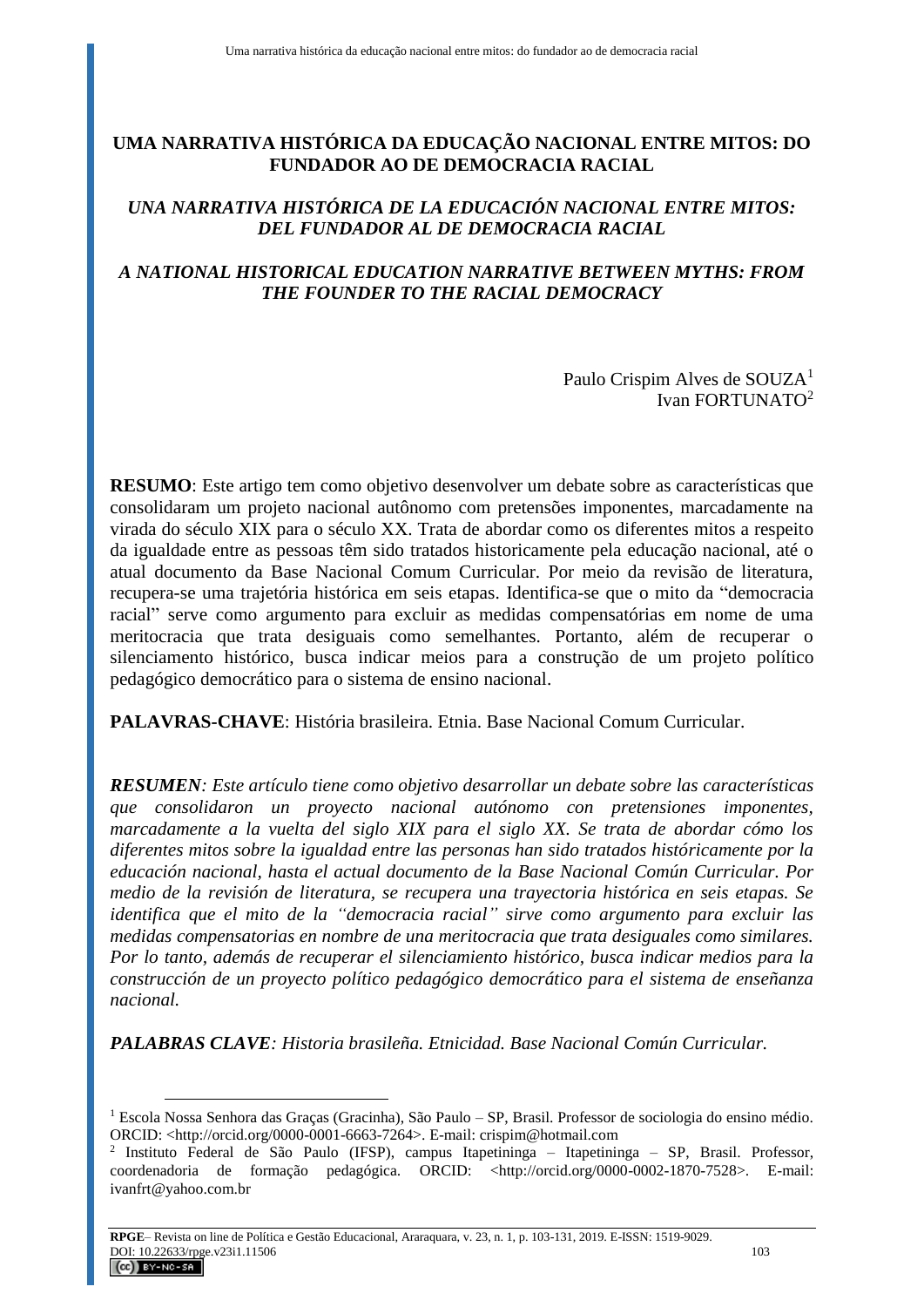*ABSTRACT: This paper aims to develop a debate about the characteristics that consolidated an autonomous national project with imposing pretensions, markedly from the turn of the 19th century to the 20th century. It tries to address how the different myths about equality between people have been treated historically by national education, up to the current document of the National Curricular Common Base. Through the literature review, a historical trajectory is recovered in six stages. It is identified that the myth of "racial democracy" serves as an argument to exclude compensatory measures in the name of a meritocracy that treats dissimilar as similar. Therefore, in addition to recovering the historical silencing, it seeks to indicate means for the construction of a democratic pedagogical political project for the national education system.*

*KEYWORDS: Brazilian history. Ethnicity. Brazilian Common Curricular Basis.*

## **Introduction**

This paper presents the results of a master's thesis, developed in the Post-Graduate Program in Human and Social Sciences, of the Federal University of ABC, Brazil. The main objective is to develop a debate about the characteristics that consolidated an autonomous national project with imposing pretensions, markedly from the turn of the 19th century to the 20th century. An essential period for the creation and consolidation of a supposed homogeneous narrative of "nation", which in turn would be consolidated, according to the interests of the dominant classes, through the incipient urbanization and industrialization of that period. This unitary perspective of a people and territories markedly different from each other disregarded the specificities of our colonial and slave-owning formation, spelling out what Marilena Chauí (2000) called the "founding mythic imaginary." According to the author, this imaginary consists of a fantasy, socially disseminated, that reproduces a national past, in which the different social subjects (black, indigenous, European) lived together in an integrated, harmonious and peaceful way in the construction of the "Brazilian nation". This imagery has endured as an important factor of silencing and non-recognition of ethnic-racial issues, among other subjects, for the understanding of the relation and inheritance present in the discourses about the black and the indigenous, in a country with continental dimensions of enormous inequalities and social, political and economic conflicts such as Brazil.

The purpose of this article is to address how the different myths about equality between people have been treated historically by national education, up to the current document of the National Curricular Common Base, now referred to as BNCC. Moreover, since this document intends to standardize contents and strategies of teaching in a territory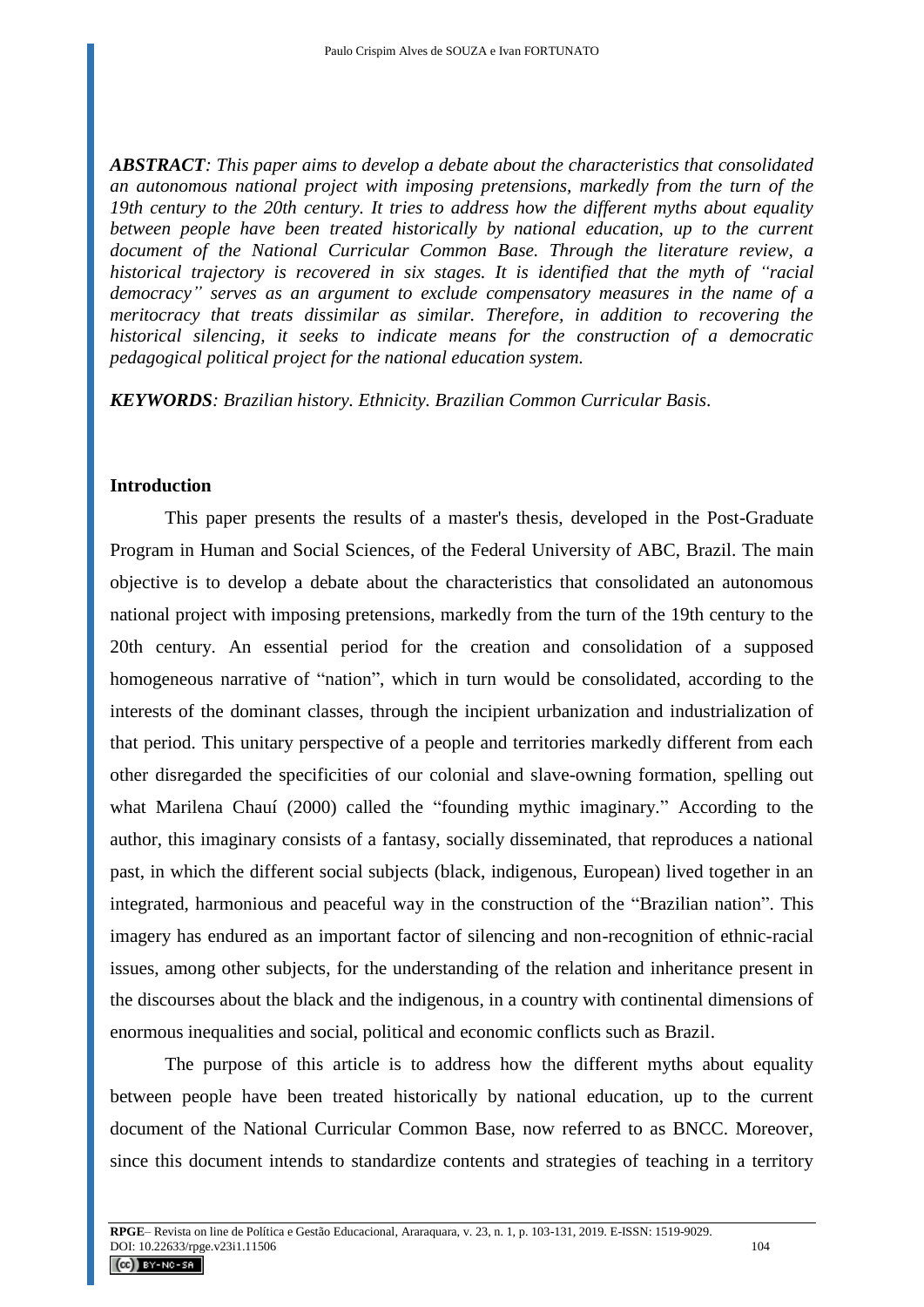marked by differences, it is necessary to analyze it under the historical perspective of constructing the idea of "Brazilian nation". The understanding, therefore, of who the Brazilian is and his representations, becomes a question of identity and relations of power. The curriculum analysis, in turn, longs to interpret how the process of learning and teaching developed in the Brazilian experience, marked by the exclusion of nonwhite actors in the process of building national memory. According to Nascimento (1978), the negative representations of blacks and indigenous peoples find in the diffusion of the myth of "racial democracy" a determinant condition for the questions that involve the struggle for the identity recognition suppressed in this process. However, the attempt to create a unit, through a multicultural territory, becomes central to the understanding of issues involving curriculum, race, and ethnicity. The search for civility or "Brazilian nation", in this perspective, did not consider or contemplated the diversity of indigenous and African peoples, being these, submitted to the colonial yoke under the aegis of the European.

The civilizational model imposed by the Europeans was considered superior in relation to other peoples and models of society. In this case, education and the curricular field are instruments that allow the dissemination and questioning of representations about blacks and indigenous peoples, politically and ideologically submitted to the systems of European settlers. According to Silva (2007), public education in Brazil was born excluder and racist, making it necessary to relate the dispute over the curriculum as a possible unfolding of the struggle for rights and recognition of groups, whose identities were violated violently in the name of a country project that was intended to be white and European. Still according to the author, black and indigenous identities defend the emphasis on the difference vis-a-vis the historically produced segregation in the country.

In this direction, Gomes (1995) explains that identity must be understood as a way of being in the world, expressing practical activities such as languages, celebrations, rituals, eating behaviors and popular traditions that are references and marks of a group. It is not enough, therefore, to contemplate, in the official documents, the questions that deal with ethnic-racial relations. In this sense, attributed by the author, as a curriculum is a dispute (political, ideological, social, etc.), education for ethnic-racial relations intends to enter this contest in an active and protagonist way, becoming the center, not periphery, of the debate.

In order to carry out the discussions proposed in this article, we try to recover a historical trajectory in six stages, beginning with the construction of the Brazilian nation, passing through the (2.) slave nation, (3) by the place of the indigenous peoples, (4.) by the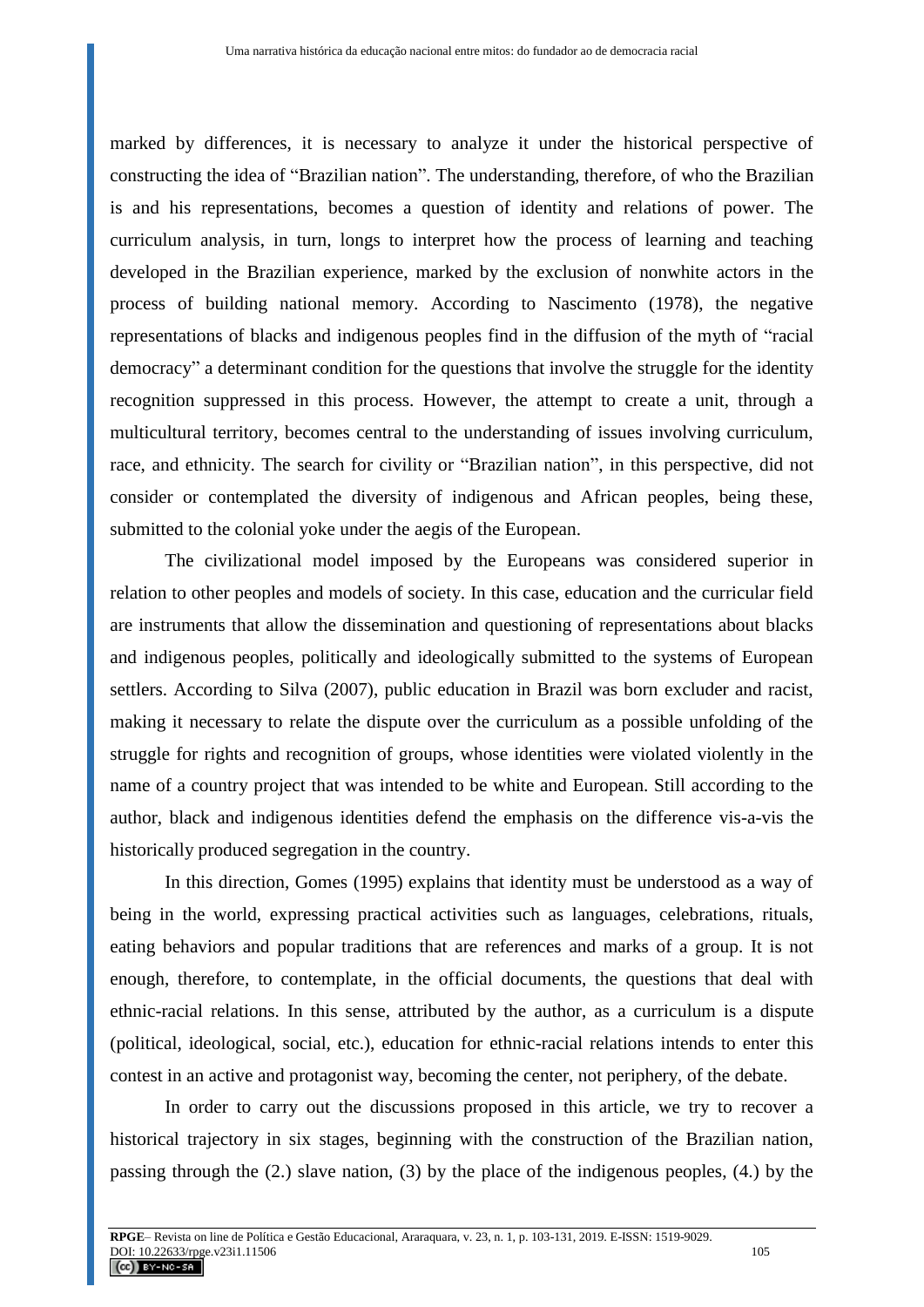proclamation of the republic and the abolition of slavery, (5.) by the origin of Brazilian racial thought, until the last stop, (6.) which concerns a possible myth of Brazilian racial democracy.

### **On the construction of the Brazilian nation**

The issue of ethnic-racial relations in the construction of the Brazilian BNCC allows us to recover the process of formation in Brazil of a society built, according to Faoro (2000), on a slave-owning and latifundia perspective. This history was based on aristocratic bases, with full control of public and private institutions, as well as political and economic control by the local elites. The slave model, however, is not restricted to the colonial and imperial past, and part of the recent disputes are a recognition by the country's institutions of this process and its social, political, economic and cultural developments. In this context, we seek to analyze the meanings and intentions in the disputes involving the construction of the BNCC, which seeks to unify contents for basic education, making it imperative to follow the historical process of organization and struggle of Afro-Brazilians and indigenous people through recognition and access to rights by the institutions that make up the Brazilian State.

These foundations, which form and sustain a territory marked by the exclusion of social, cultural and economic orders, are still present in contemporary debates and demands; among the exclusions, the ethnic-racial question and the curricular field allow a contextualized rescue of this process. According to Chauí (2000), Brazilian society is the product of a myth, created by the country's intellectual elites, which, in turn, has been able to keep them linked and aligned in the long process of formation of the nation. Therefore, it is necessary to seek, in the history of Afro-Brazilians and indigenous peoples, the recognition and challenges that permeate the incessant struggle of these groups for recognition and access to rights, of which they were historically denied to them in this country.

The history of the black and indigenous in the formation of Brazilian society is now part of the official school curriculum of the nation, through the publication of Federal Law 10.639 of January 2003 which, in turn, changed the LDB 9.394 of 1996. Among the objectives of this curricular insertion, is the search for recovering and valuing the protagonism of these subjects in the formation of the Brazilian nation. This achievement sought to bring into the field of curriculum and education a counterpoint to the Eurocentric vision, historically consolidated in national educational institutions, in order to dispute and re-significate the social function of the school.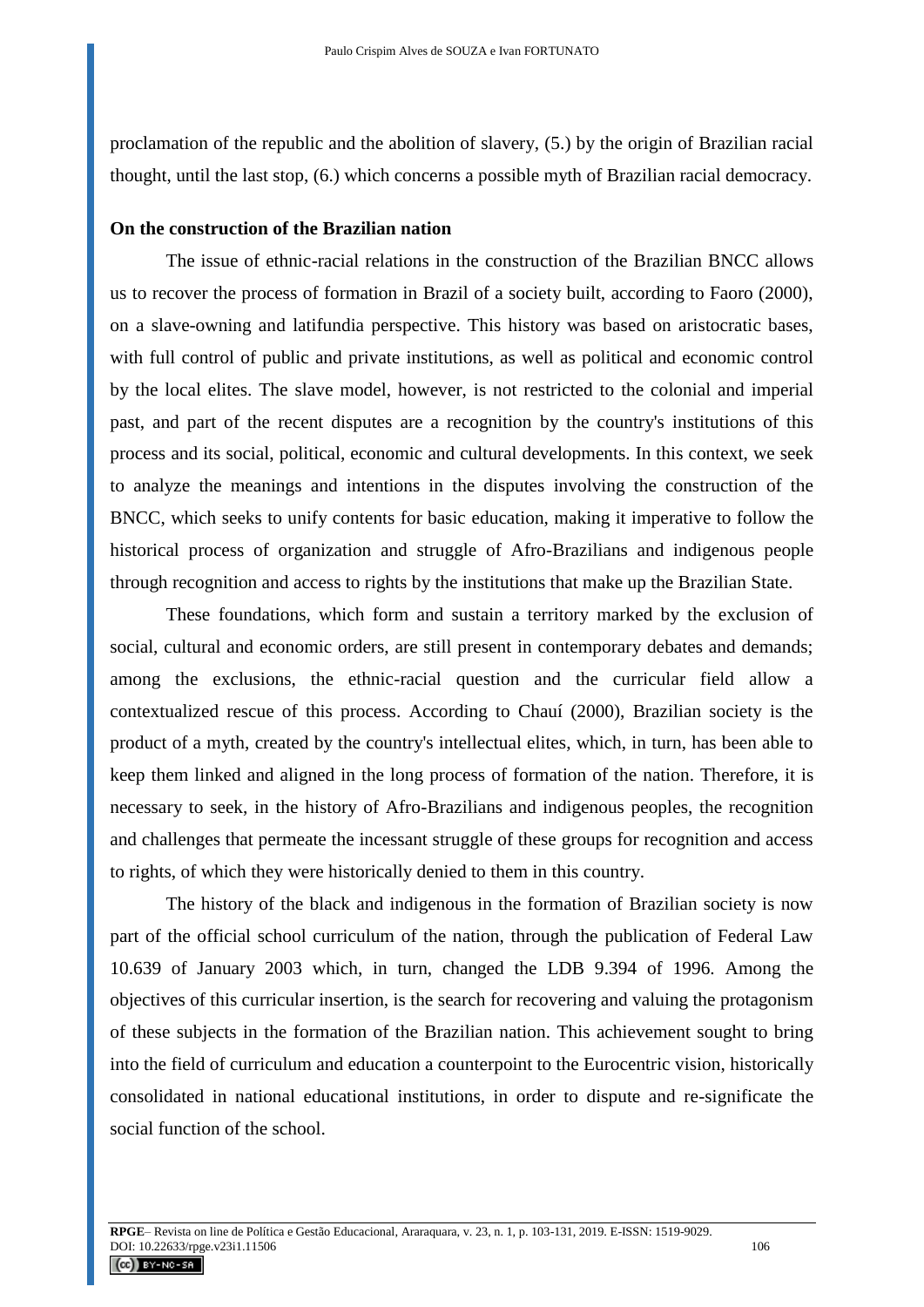In this way, the representation of mixed, gay and plural country gains strength in the popular imagination, after all, the history of Afro-descendants and indigenous people is valued at school. But for Nascimento (1982), this narrative that values mix and diversity also covers the genocide that was imposed by the Brazilian and European ruling classes that occurred in these five centuries of colonial post-domination history. Violence is perpetuated, with a clear ethnic-racial cut, as we can see, for example: in the executions of young people in the outskirts of the big cities, as well as the violence that affects indigenous peoples in conflict with farmers in the land dispute in the Brazilian northeast. According to a report by Pelegrini (2012), for example, data from the international amnesty show that the number of homicides in Brazil in 2012 was 56 thousand. Of these, 30,000 youths were murdered, and most of these lives were wasted on the outskirts of large Brazilian cities. In this genocide of the country's youth, 77% are black youth. These figures reveal the existence of a genocide with a clear profile: young, black and residents of the outskirts of big cities. Another example comes from the state of Maranhão, in Borges and Nossa (2017), in which the journalist recounts the attack of gunslingers suffered by the ethnic group "gamela", in dispute for lands in the State, which ended with about 13 injured indigenous people being some with their hands cut off.

In this way it is also representative of this context of violence and exclusion, the characteristics of the educational system of the country. This is because the system, in turn, historically reproduces Eurocentric discourses and practices that devalue and ignore the knowledge and protagonism of natives and exiles for the history of Brazil, which is why a series of affirmative achievements in different spheres of the educational and social field, should be valued. Malachias, Bento and Silva (2010, p. 143) argue that "Law 10.639 / 2003 [...] crowns a trajectory of struggle that has been waged by the Black Movement in its claims for affirmative educational policies."

Therefore, understanding the narrative that seeks to silence the ethnic-racial conflicts that characterize the past and the present in the curricular and educational field requires a historical perspective on the narrative of an integrated and peaceful nation. Faced with this, it becomes urgent to understand the "founding myth" and its impact for the re-signification of this conflicting past. Myth, as an attempt to mitigate conflicts or explain socially disseminated practices, is present in the history of human relations in various contexts. In colonial, agrarian, slave, and postcolonial Brazil, the invention and consolidation of the National States in Europe would arrive as an imposition for an elite that was claimed to be universal and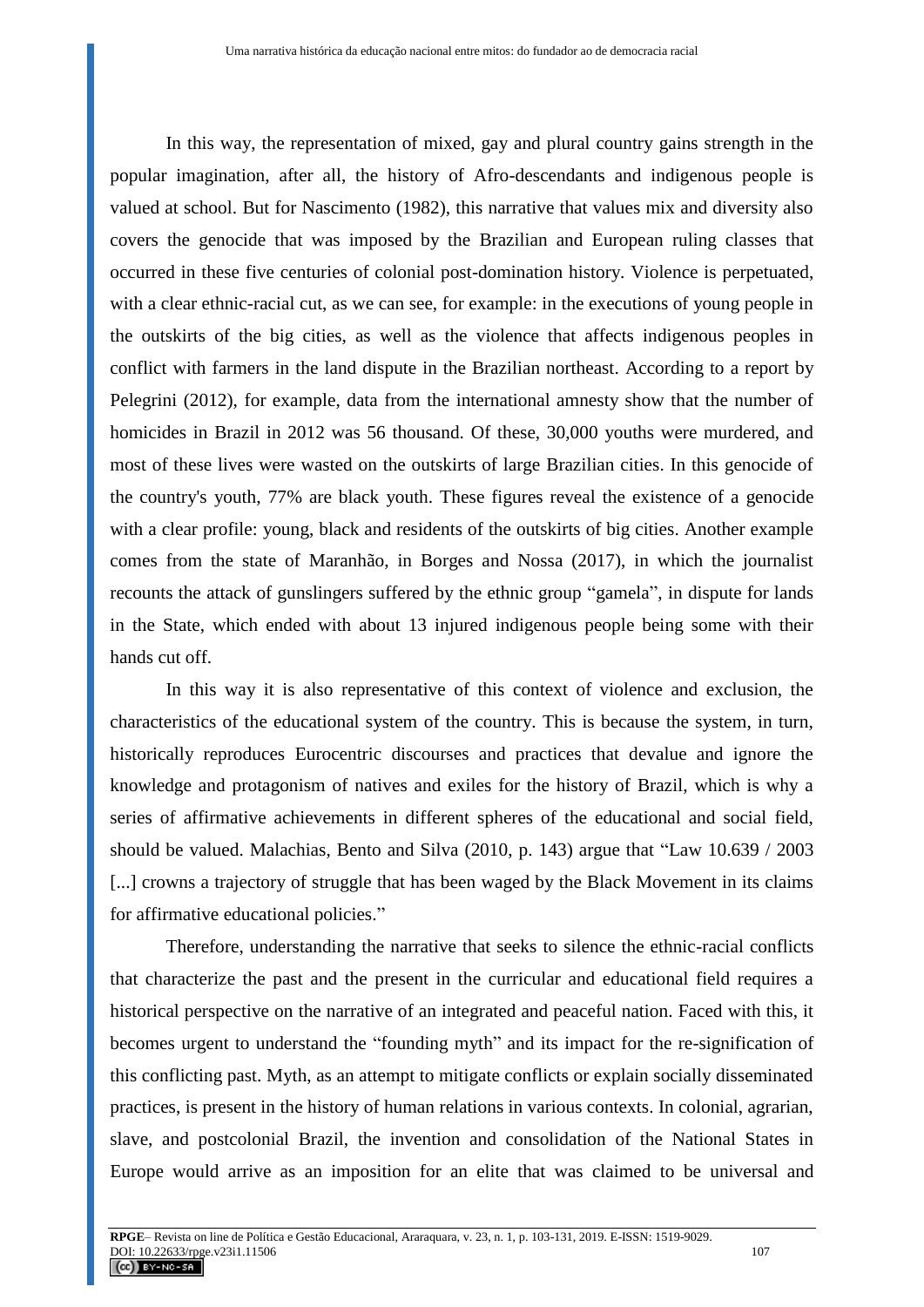modern. The construction of a grandiose and universalizing narrative for an eminently rural and archaic country has become a difficult problem. It was necessary to rewrite history.

The presence of the founding myth is the starting point for the understanding and centrality that this process carries to problematize and understand the current issues that permeate the territory of the curriculum and the disputes involving the construction of BNCC. The myth, in this perspective, acts to consolidate the imagination that naturalizes and idealizes the process of formation of the country. This myth, on the other hand, offers an idealized representation of the reality and the national past and that continues being updated and adapted according to the convenience of the economic elites of Brazil. With this capacity of adaptation and updating, the allegory can be repeated indefinitely. In order to build and consolidate the idea of unity and harmony among the different, in a class society, a conciliatory solution was needed. The apparent departure was to reach a point in common, as emphasized by Chauí (2000, p.17), who aimed to incorporate "in a single belief the rival beliefs, that is, the class appeal, the political appeal and the religious appeal did not need to dispute the loyalty of citizens because all these beliefs could express themselves for one another under the common background of nationality".

This myth and his symbolic strength continue allowing and constructing new meanings that ensure a sense of unity and communion among the Brazilian population. When this harmony was threatened by the social and economic division generated by the model of capitalist production, in a process of consolidation and global hegemony at the turn of the nineteenth century to the twentieth, the idea of nationality acted as a symbolic force in the maintenance of social inequalities in Brazil. The national question is the thread that leads and organizes the narratives during the imperial period as a way to "naturalize" great asymmetries and the conflicts that threatened the current social order. The regent revolts<sup>3</sup>, hard-pressed by the imperial government, are examples of the resistance of the excluded and the reactions of the local elites, in defense of the privileges they inherited from the colonial period. The threats were fought in the institutional military field, with the precious aid of political and social identification represented by the idea of nation.

The process of independence of Brazil was negotiated with the metropolis and the local elites as a way of maintaining the social and economic unit unchanged. The Constitution of 1824 guaranteed the privileges of the slave elite and provided for the creation of a national

<sup>&</sup>lt;sup>3</sup> The different revolts in the regency period should not be framed in the same frame. Each one of them carried a local specificity as unfolding of the social and economic conditions in the different provinces (FAUSTO, 2014). Some examples: Cabanagem, Sabinada and Balaiada.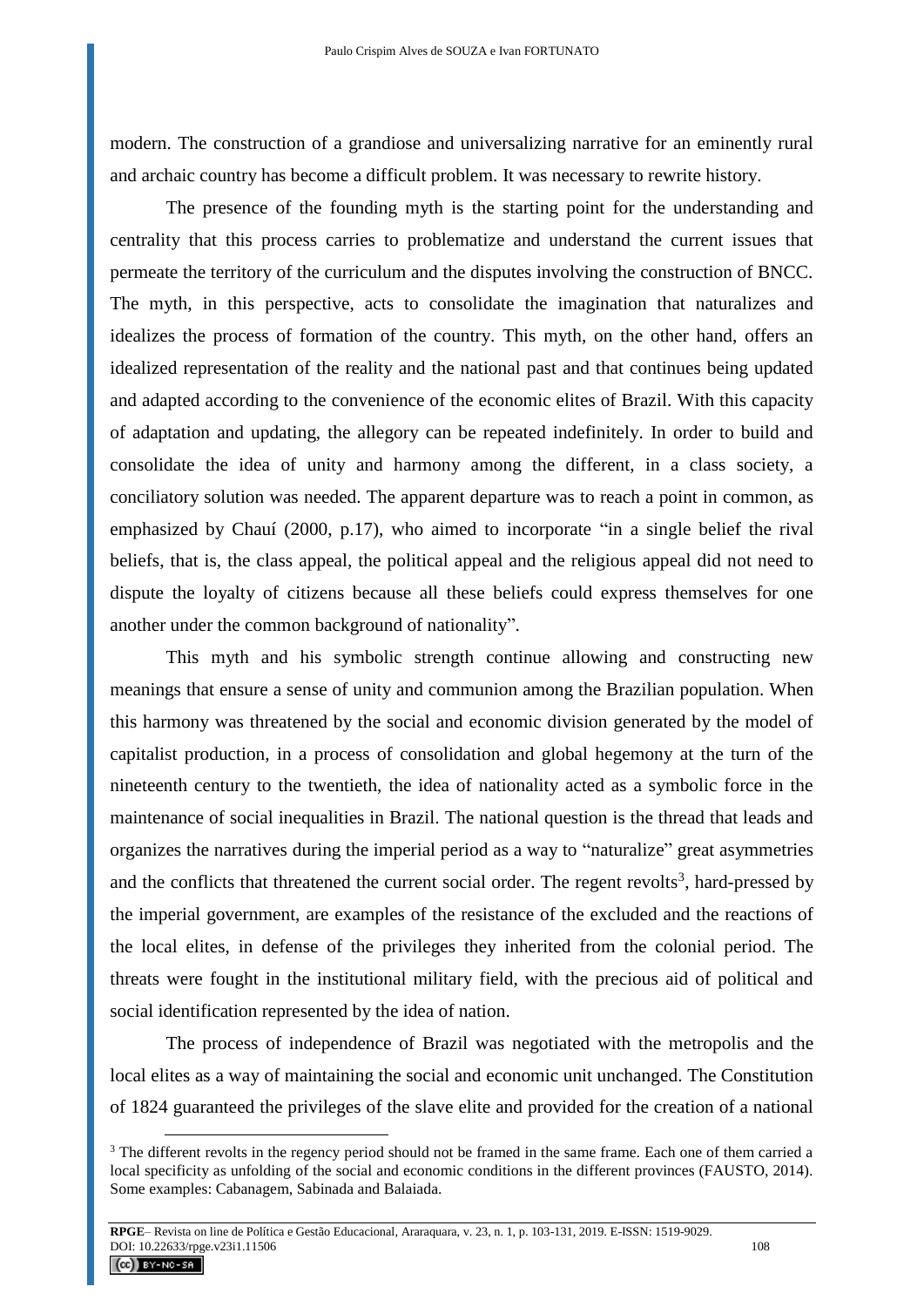system of education. As Vidal (2002) puts it, on October 15, 1827, the imperial government promulgated the law that created schools of first letters in cities, towns and populous places of the Empire. The document guaranteed that access to schools would be restricted to citizens who enjoyed full social and political rights. Thus, the vast majority of the population would remain marginalized in access to national public education. The premise of a national curriculum follows, in the nineteenth century, with other common orientations and models, made official by the emperor Dom Pedro II, for the national territory. The exclusionary and racist character, in a slave-like context that historically affects Afro-descendants in Brazil, can be identified in Decree n. 1,331, of February 17, 1854, Article 69 of which states: "They shall not be admitted to enrollment, nor shall they be able to attend the schools: 1 ° children who suffer contagious diseases, 2<sup>°</sup> those who have not been vaccinated and 3<sup>°</sup> the slaves ".

We can see that this decree sought to equate the condition of the slave with that of a contagious patient, exposing, in social, political and economic aspects, the denial of rights to blacks, in the incipient public education system. What is implied in this form of suppression is the idea that both, black and sick, would infect the social body, and it was found that access and the right to education in the newly created Brazilian nation would continue to equate blacks with a category of sub according to the hegemonic thinking that prevailed at that time. The lack of historical approaches and documentary sources about the presence of the black in the institutionalized education of Brazil, during the beginning of the Brazilian "nation", reveals that the memories and the narratives constructed under the idea of a people's unity go through the silencing of non- the formation of the country. Although not massively, layers of the freed black population, during the imperial period and the beginning of the Republic, accessed formal education through networks of solidarity. They created their own schools in quilombos, in partnerships with religious orders directed to blacks, long before the universalization of public education in Brazil.

The struggle of black groups for admission to the official schooling process proves that, even on the verge of citizenship, blacks followed the processes of transformation of the "Brazilian nation" and exerted influence on them. School space for the Negro served as a form of social ascension to the extent that it reinforced discrimination through such exclusion and lack of mass access to the educational system. This right to memory and the need for a look at ethnic-racial issues should be equivalent to the valuation of Europeans and Orientals, as Kabengele Munanga (2008) points out: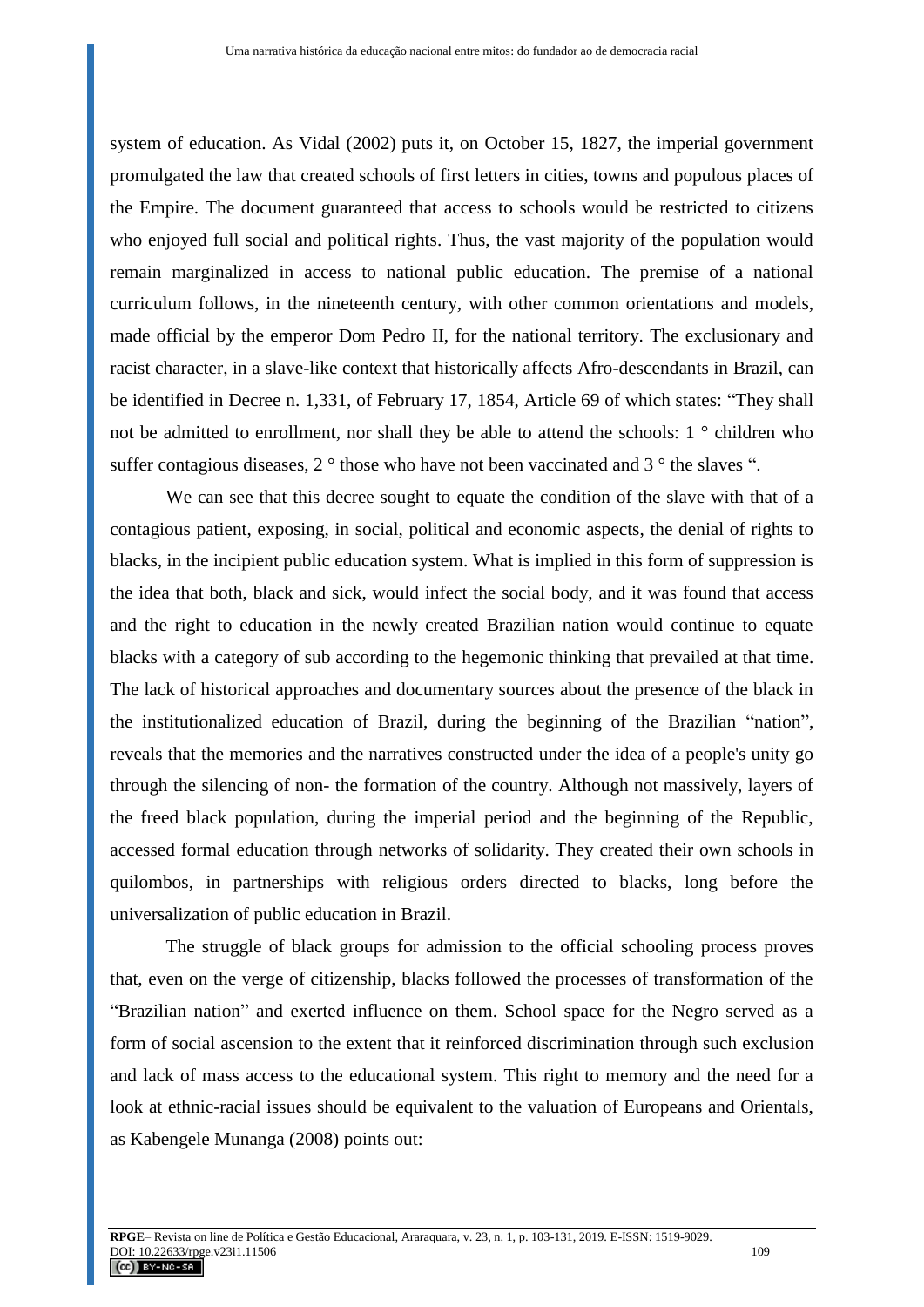African and indigenous cultural heritages constitute one of the fundamental matrices of the so-called national culture and should therefore occupy the same position as European, Arab, Jewish, Oriental, and other legacies. Together, these legacies constitute the collective memory of Brazil, a plural, non-mestizo or unitary memory. A memory to be cultivated and preserved through family memories and the educational system, for a people without memory is like a people without history. It is precisely here that the problem arises, since the African and indigenous cultural heritages in Brazil have never occupied a position of equality with the others in the national education system. If this were the case, then the laws 10,639 / 2003 and 11,645 / 2008 promulgated by the current President of the Republic, 115 years after the abolition would not make any sense<sup>4</sup>. (MUNANGA, 2008, p. 49-50)

The inflection for the idea of unity around a great people had a sudden repercussion in the intellectual elites, in the transition from the nineteenth to the twentieth century, in Brazil. The thought produced in this period shows the condemnation to the limbo of Afro-Brazilians and Indians as inferior races, which should be extirpated by the natural process of "laundering" that the new great nation would be bound to attain. This historical process of invention of the Brazilian nation is present from the disputes involving the process of colonial independence in the imperial period and enters the Republic, remaining in the debates in a decisive way in the twentieth century.

The constitution of a nation and its national identity were the great concerns of the Brazilian ruling classes between the end of the nineteenth century and the beginning of the twentieth century. The reason for such upheaval was in the emergence of a new category of citizens: the blacks remaining from slavery. The mentality of Brazilian elites, influenced by theories of racial supremacy, plus the process of formal abolition of slavery, and the Proclamation of the Republic, in 1889 brought new elements for the understanding of ethnicracial relations and national education. Given this context, it is necessary to identify the characteristics of the slave system as a fundamental basis for understanding the most recent disputes about national curricular guidelines that demand, among other things, the demystification of ethnic-racial relations in the country's history, as well as the valorization of black and indigenous protagonism in this process.

<sup>4</sup> Original text: As heranças culturais africanas e indígenas constituem uma das matrizes fundamentais da chamada cultura nacional e deveriam, por esse motivo, ocupar a mesma posição das heranças europeias, árabes, judaica, orientais etc. Juntas, essas heranças constituem a memória coletiva do Brasil, uma memória plural e não mestiça ou unitária. Uma memória a ser cultivada e conservada por meio das memórias familiares e do sistema educacional, pois um povo sem memória é como um povo sem história. É justamente aqui que se coloca o problema, pois as heranças culturais africana e indígena no Brasil nunca ocuparam uma posição de igualdade com as outras no sistema de ensino nacional. Se assim fosse, não teriam nenhum sentido as leis no 10.639/2003 e no 11.645/2008 promulgadas pelo atual presidente da República, 115 anos depois da abolição.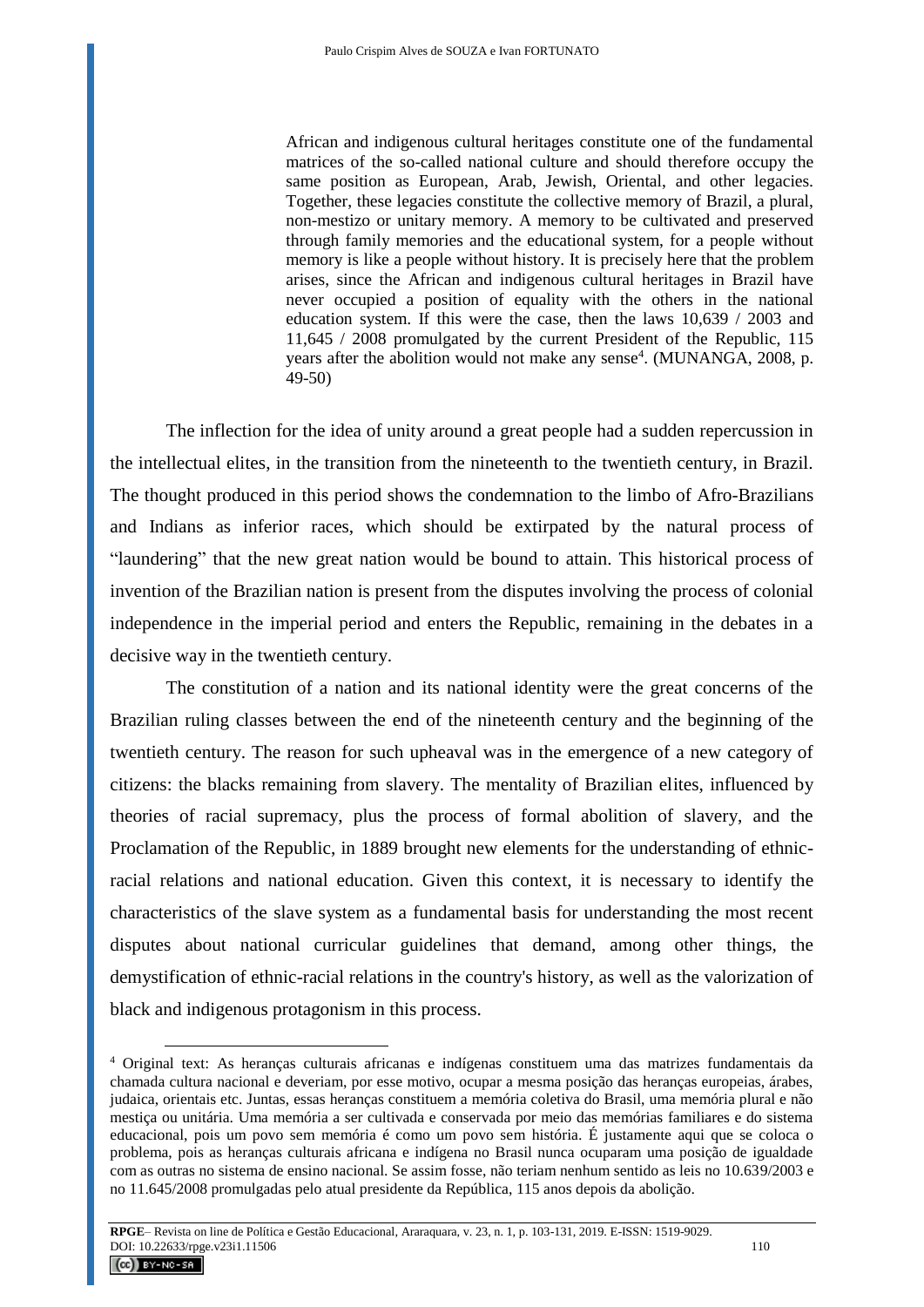#### **The slave system as the economic base of the "nation"**

The slave system, the economic base of the colony and the Empire, was marked by the naturalization of violence by the owners and state control institutions, as well as by the great resistance of the slaves, which was characterized by small daily insubordination, such as the numerous revolts , to the formation of quilombos, like Palmares (AL). Estimates, according to Nascimento (1978), revolved around the arrival of some 5 million captives from various regions of the African continent. Still according to Nascimento (1978), about a third of the slaves who entered the country were Bantu, coming from Central Africa and Angola. The mix also included groups from Senegal, Congo, the Mine Coast and the Gulf of Benin. This diversity was present, in great quantity, in the heavy workings of the field and in the intimate daily life of the big house. The names of baptism were added by color and place of birth. The slave masters preferred heavy labor to a large number of laborers from various parts of Africa, and preferably newcomers, to avoid rebellion and escape - common forms of resistance and present throughout the country the slave-owning cycle of Brazil.

According to Alencastro (2000), in the attempt to uproot the captive of his African origin, the process of de-socialization and depersonalization acted as important resources in the attempt to commodify and commodify the individual in slave systems under different contexts, such as Brazilians. Nevertheless, the diversity of African ethnic groups allowed for great alliances, loyalty ties and cultural exchanges between different ethnic groups. The strenuous crossing of the Malungos (the way the ship's companions and friends were called) represented a great massacre and ethnic genocide, with diseases, suicides and other violence practiced by the colonial slave-owning elites. On the other hand, there was an intense exchange in this process between the cultures that helped to build Brazil.

Throughout the enslaved period, Schwarcz and Starling (2015) explain, the enslaved sought in the breaches of the system ways to recreate their cultures, to maintain the rituals, to reproduce and adapt their beliefs, to invent desires and to fight incessantly for freedom. The Europeans had known slavery since antiquity, with Greek cities and the Roman Empire being great examples of enslaved societies at that time. Modern slavery was the foundation of the colony. In places such as the Recôncavo, in Bahia, slaves made up more than 75% of the population. The African continent, on the other hand, did not have at the height of the slave trade a political or religious unity, the different forms of social organization occurred by lineage and kinship. It should be noted that the African traders organized the mercantile relations taking care of their own economic interests, so they were not passive in this relation.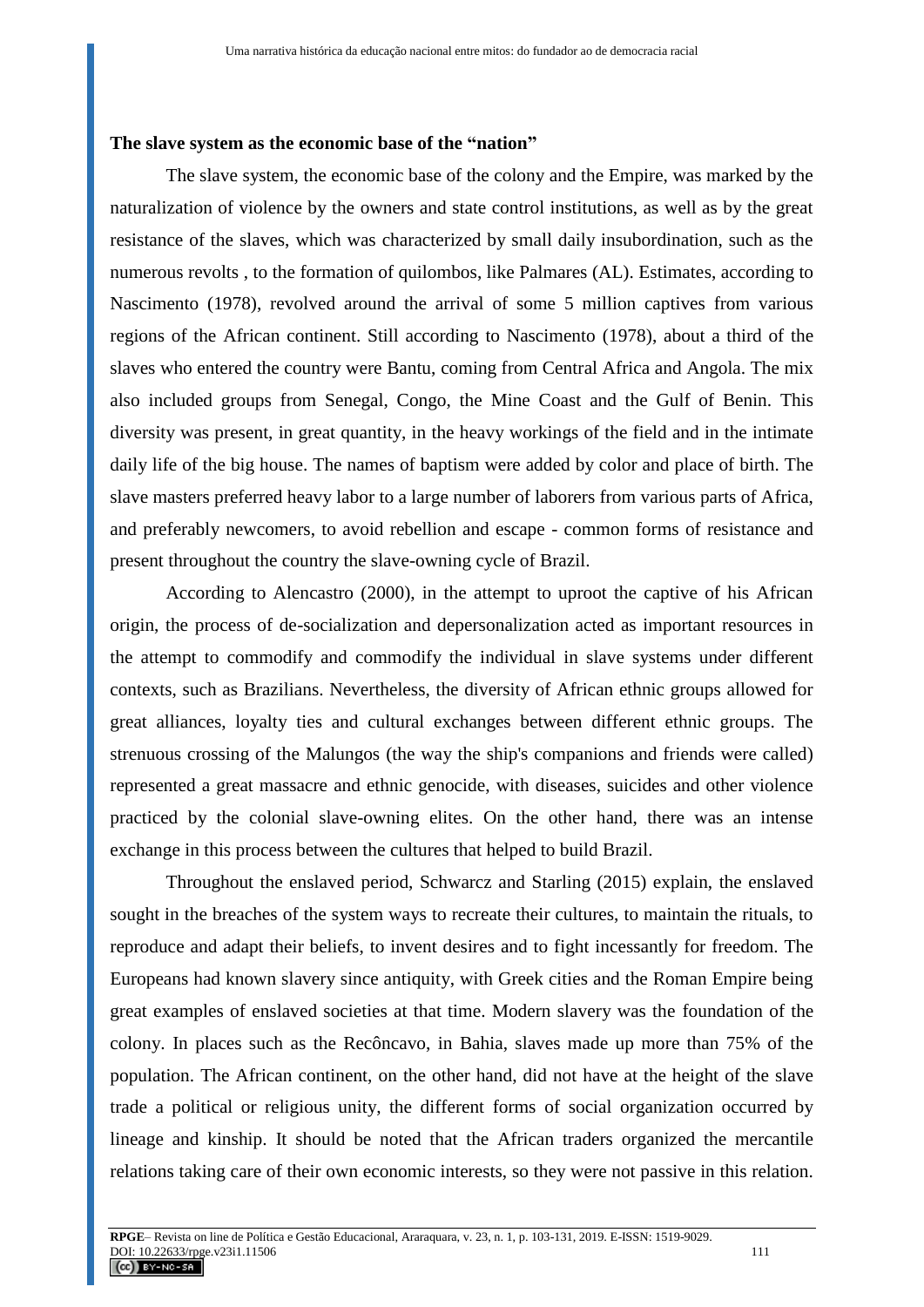In order to understand a grandiose model of commerce involving human lives, a moral justification was therefore required. Colonial, export-oriented units based on slave labor and monoculture latifundia produced one of the greatest ethnic genocides in history. Violence was the engine of control of this system. Public punishment, whipping, rape were common in this asymmetrical relationship, always counting on the consent of religious power, disseminating fear and dread as a constant form of control.

A cruel and inhuman practice such as slavery leaves fundamental social marks for naturalizing the differences between whites and blacks in Brazil. This social marker of difference lies today, to stay in some examples of this Brazilian wound, in the violent peripheries of the country, through the programs that spectacularise and trivialize violence against the black, until the disputes over public policies that recognize the genocide and the specificity of the black cause. The enslaved society considered all physical work, or that demanded humiliating effort. In order to meet the demand for specialized labor, urban slaves were leased by day or week for the exercise of multiple activities and trades, such as carpentry, painting, stowage, blacksmithing, barber shop, shoe store, among others. The women were domestic workers, cooks, housekeepers, laundresses, and other crafts. The spread of slavery was not restricted only to large estates, for it shaped social relations in all spheres, defining social inequalities, and placing race and color as fundamental markers of differences. The slave labor was exploited by merchants, military, civil servants, innkeepers, artisans, and even freedmen. Socially disseminated memory by common sense often implies a passive character in the struggle of the Negro for rights and against slavery. This imaginary ignores the black protagonism in the resistance to the condition in which it was, due to great ties of affection, religious associations and other disguises and negotiations that mark this process, as emphasized by Schwarcz and Starling (2015, p. 96] the enslaved did not behave like "things," having always acted their place and condition, struggled to get their leisure time, maintain their family, recreate their customs in strange lands, worship their gods and practices, preserve their children and care their".

According to the authors, this daily violence and resistance, during the period of institutionalized slavery, caused panic in the local elites, with the threats of rebellions and revolts of the slaves. Organized uprisings, mass fugues, and the assassinations of overseers terrified the elites, always preoccupied with maintaining their own privileges. The escapes gave rise to warlike quilombos, where the power of negotiation and resistance became a concrete alternative to the slave order. This threat was systematically fought by the official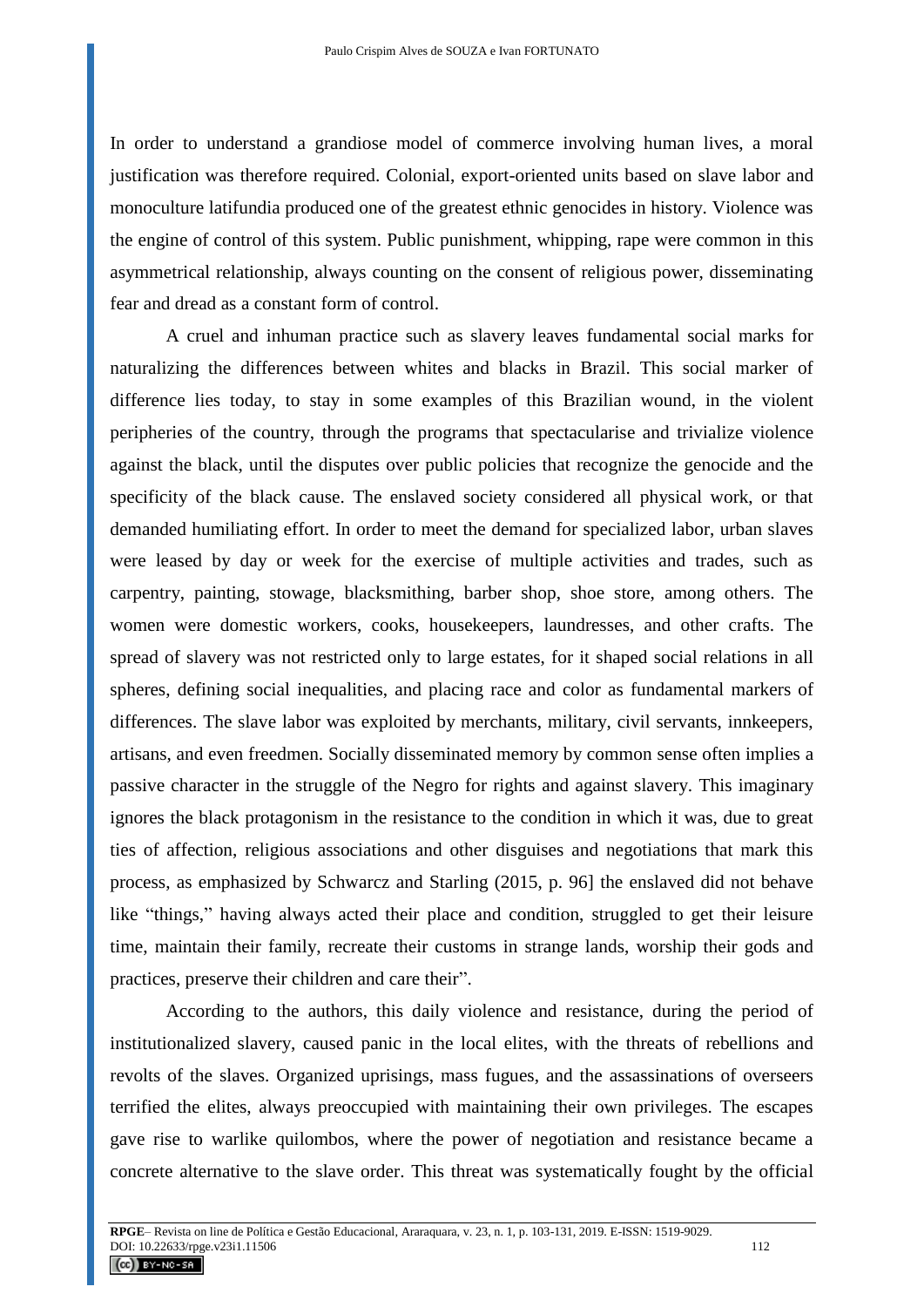authorities, responsible for major massacres in that period, the most well-known quilombo being Palmares, in the region of Serra da Barriga, in the state of Alagoas. The symbolism that the quilombos carried by the leaders of Ganga Zumba and Zumbi during a good part of their existence in the fight against slavery is proportional to the magnitude and the greatness of the hawks present in diverse communities of different sizes, bound by agreements and autonomy for business and the choice of leaders. The extended community housed an organized community life, with its own laws, military structure and religious and cultural principles that strengthened the collective identity. The authors also indicate that the confederation maintained an extensive trade relationship with neighboring towns and cities, as well as promoting assaults on the mills, resisting for a century the counter-offensive of the authorities, who perceived a concrete threat to established power.

In the 1940s, Carneiro (2010) produced the book: "O Quilombo de Palmares". It is an in-depth study of the organization and specificities of the rebels, who transformed the perspective of this phenomenon, which denied and resisted the social structure of the period, as well as reproduced and kept alive the ancestral memory of African roots in a proper model of organization. The quilombo of Palmares, in turn, continues as a mark of resistance against the slave model marked by physical and symbolic violence against slaves in Brazil. This icon event is rescued and revalued in the present generations that seek to insert the protagonism of the black in the construction of the Brazilian society, in order to understand this process.

The educational model, historically constructed in Brazil, is directly responsible for the silencing of these contributions, as well as for the dissemination of the idea of passivity and conformism. With regard to indigenous peoples, the memory silenced and succumbed by the violence of the colonizing process, continues as a central element for the understanding of the ethnic-racial issues that allow to identify the meanings in the discourses that base the national curricular matrices in the present time. In this sense, it is necessary to identify the social place attributed to indigenous peoples in this process.

### **The place of indigenous peoples**

According to Santos (2006), Brazilian indigenous peoples bear the brunt of violence, slavery, genocide and resistance. Intercalating now as the image of the picturesque, of purity and valor, now of servitude, of backwardness and of laziness, the indigenous question continues to be the pattern of the Brazilian imagination in a reductionist, stereotyped and silenced way. One of the pressing questions for the founding myth of Brazil is to think: what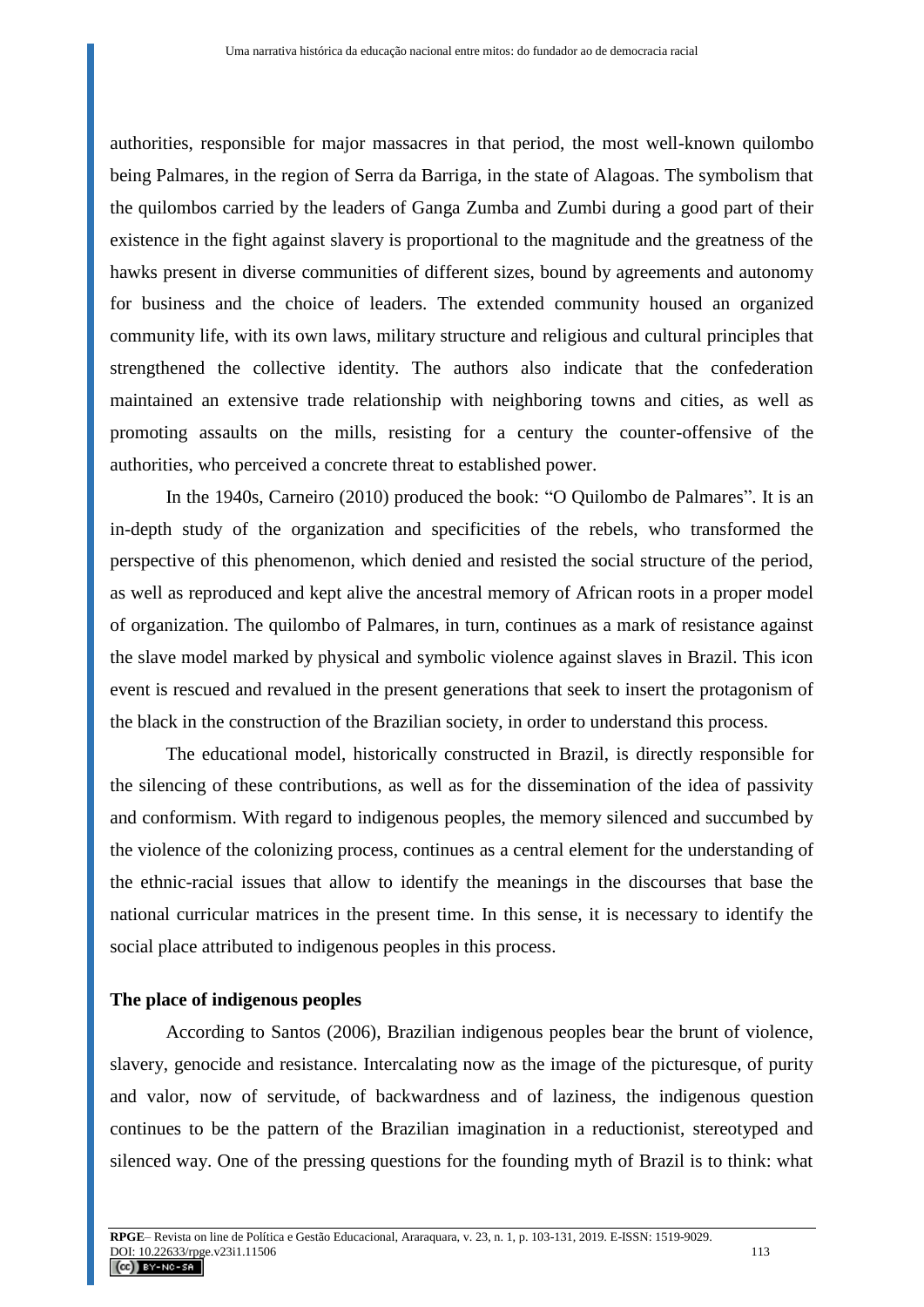is the social place of indigenous peoples in national society? The main characteristic of Brazilian indigenous peoples is the diversity of peoples, cultures, religions, economies, etc. The great variety of cultures among indigenous peoples was not accompanied by the immediate recognition of identities in the face of European colonization. This process was marked by persecutions and struggles that marked the difficulty of recognizing Indians in a territory that neglected, persecuted and humiliated the Indians most of the time. The hegemonic vision for indigenous peoples has been built ambiguously during the process of creating a common "national" identity.

The 2011 census survey of the Brazilian Institute of Geography and Statistics estimated the indigenous population of Brazil at 4%, or around 700,000 people. The arrival of the Portuguese and European invaders in the territory occupied by about 5 million people between the XIV and XV centuries, organized in a decentralized way, based on practices of coexistence and sacred symbols completely different from the "civilized ones", represented one of the biggest shocks cultural aspects of modern history. The peoples of the Tupi matrix, for example, inhabited where today is the coastal part of the national territory, formed a myriad of distinct groups without, however, constituting themselves as a political unit. Throughout the process of consolidation of Portuguese colonization, different ethnic groups warred and confronted Europeans, demanding in their turn great efforts to achieve domination. The resistance to imposition and domination imposed by the invader marked the process of conquest and is still present in the Brazilian territory, as Darcy Ribeiro (1995, p. 34) points out in stating that "this is what is happening today, five hundred years later, with the Yanomami of the northern border of Brazil. "

The fiction of the unified territory, as a legitimating presupposition of the State, and composed of a single great people, was the modern basis that would justify the greatest atrocities in the name of territorial unity, tradition and the great Brazilian nation. For Brazil, which carries in the history of the massacres of colonization and the slave model as the central base of the economy and social organization, it remains a problem to define the concept of Brazilian people, especially for the dominated and silenced of history. The destruction of ethnic minorities, which threatened national unity, was the object of practical actions by institutional power concerned with the nation-state, while it was ignored for years by scholars of the human sciences, who prioritized the class clipping to the detriment of ethnic minorities, treated as a second-order issue. According to Santos (2006), in view of this context, attention is drawn to the actions taken by the Brazilian power to protect indigenous peoples, who are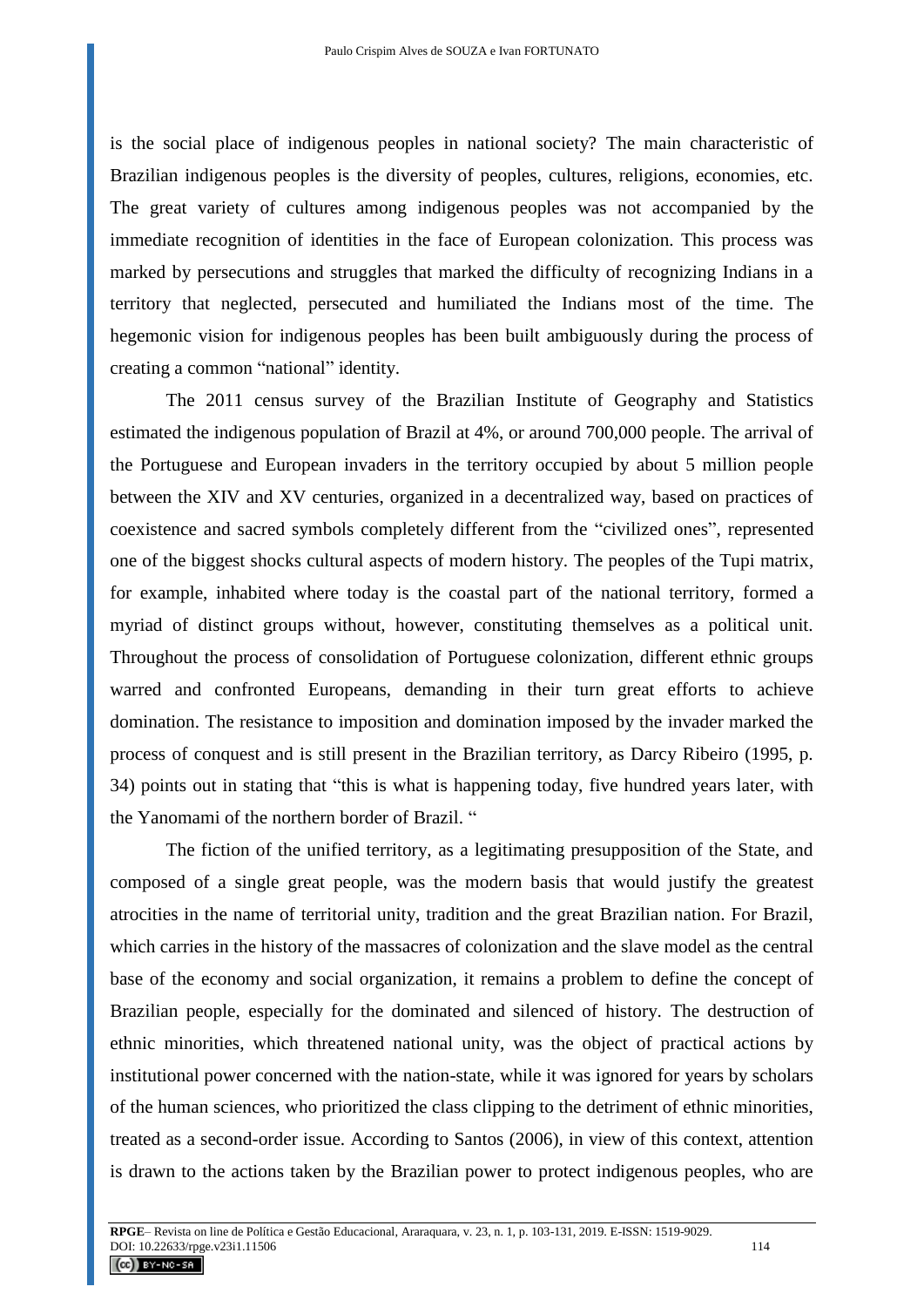considered "friends" by the colonizer. Throughout the transition from the Colony to the Empire and then to the Republic, the Indian oscillated between a model of Brazilianness as an example of delay and annoyance to national "development."

One possible explanation for such variability lies in the question of labor, after all, indigenous peoples were not central to the consolidation of the colonial production system. At that time, excluding possible imprisonments, the indigenous arm was marginalized in the economic sectors during the colonization. In this context, Oliveira draws attention to the ambiguous role attributed to the Indian in our history, because, faced with the indigenous "problem", the indigenous question should not be dissociated from the structural aspects of the nation that need confrontation, such as: corruption, impunity and other social ills that mark the history of the country. This "problem", on the other hand, must be regarded as a persuasive force because:

> When speaking of an indigenous problem, the impression of most listeners is that this is only a common expression, without any more precise content, a simple act of pointing, without anticipating any interpretation on the subject. Things, however, do not happen this way: what often appears as innocent creation of common sense, in reality constitutes a powerful instrument of unification of ideas, facts and domains, that otherwise would not be seen as related of necessary or even habitual<sup>5</sup>. (OLIVEIRA, 1995, p. 64)

According to the author, in this perspective, the category "Indian" must be understood as the creation of the invader, in order to generalize and "domesticate" the myriad groups that inhabited the territory we now call Brazil. The transition in the country to peoples who recognized themselves as ethnic groups, such as the Xavantes, Bororo, among others, to the uniform identity of "Indians", implies new forms of recognition, resistance and differentiation of the European invaders and subsequent construction of a nationality unified. All these forms must be considered when thinking about the place of the indigenous in the national imagination. In this process, indigenous peoples become understood as a minority that appropriates and builds a new collective identity, of indigenous peoples, who struggle to access rights and political achievements within the State and public policies. This identity resource continues to mark the relationship based on the tutelage of indigenous peoples in an

<sup>5</sup> Original text: Quando se fala em problema indígena, a impressão da maioria dos ouvintes é que isso constitui apenas uma expressão corriqueira, sem qualquer conteúdo mais preciso, um simples ato de apontar, sem antecipar qualquer interpretação sobre o tema. As coisas, no entanto, não se passam dessa forma: o que frequentemente aparece como inocente criação do senso comum, na realidade se constitui em um poderoso instrumento de unificação de ideias, fatos e domínios, que de outra forma não seriam vistos como relacionados de modo necessário ou mesmo habitual.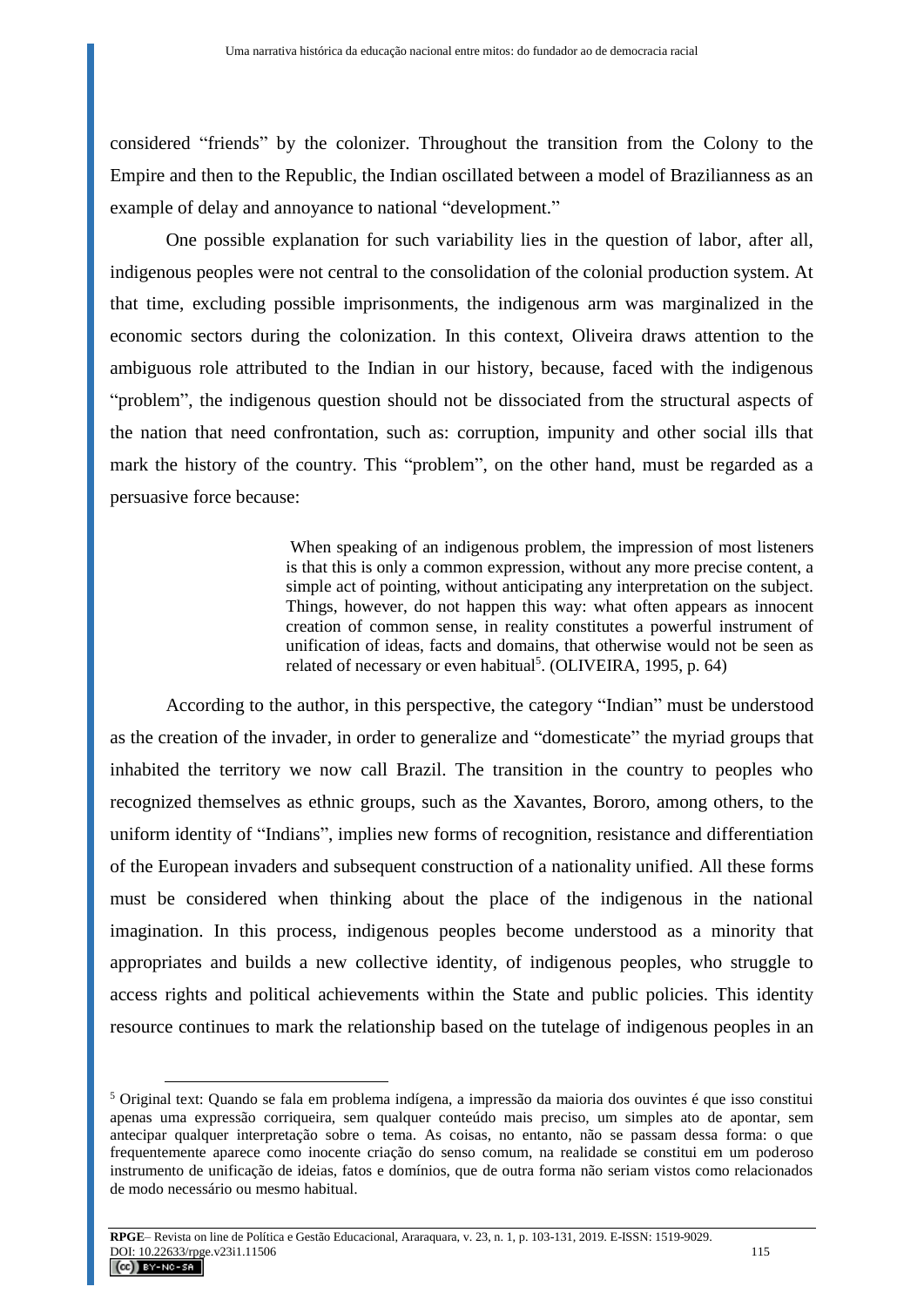elitist and authoritarian way, becoming an element of great tensions and violence in the countryside and in the great Brazilian cities. Historically, guardianship sought to consolidate an official political practice, which acts to avoid, or at least disrupt, the coordination of groups for collective action. This process, in turn, would help to overcome their fragility in the face of power. Thus, the indigenous battle develops in the state arena, benefiting from the political divide, consisting of a technique in which the different groups learn that they are Indians, discover that they have rights and seek to find group ways to consolidate these rights.

The European ethnocentric view of indigenous peoples, predominant in the Western world, remained ambiguous about the struggle for rights, national citizenship and selfassertion of identity. This ends up competing with the view of inferiority and backwardness of some cultures over others. In general, Santos (2006) explains that there are three great looks on the indigenous issue, built historically. In the foreground, the idealized and romanticized gaze on the "native" peoples stands out, which produces a puerile, tutelary and dependent view of whites for the conflicts and struggles involving indigenous causes. The second perspective imputes to the indigenous peoples a kind of impediment to the great economic development in the construction of the great "Brazilian nation". This perspective, which has been present since the conquest of the territory in the middle of the 16th century, continues strongly in the 21st century, involving the massacre promoted by some ruralists, interested in the expansion of agribusiness, on ethnic groups that defend the lands in which they are against this model of development that ignores the identity and cultural character in relation to the land. The third view starts from the prerogative of extended citizenship, which understands the indigenous peoples as autonomous, with rights that must be guaranteed by the country's institutions. It is in this field of extended citizenship that rests the relationship between the indigenous issues and the achievements and demands in the educational area.

In this context, the colonization process, imposed on the American continent, must be emphasized as a permanent deployment of Latin America in which, according to Galeano, everything became capital for the Europeans. The characteristics of this domain imposed a historical cost to the nations and ethnic groups that inhabited the usurped territory. In this sense, beyond Brazil, domination represented an impact that lasts for much of the American continent as a cost to the consolidation of world capitalism, as highlighted by the author:

> For those who view history as a dispute, the backwardness and misery of Latin America is the result of its failure. We lost; others won. But it turns out that those who won won thanks to what we lost: the history of the underdevelopment of Latin America integrates, as has already been said, the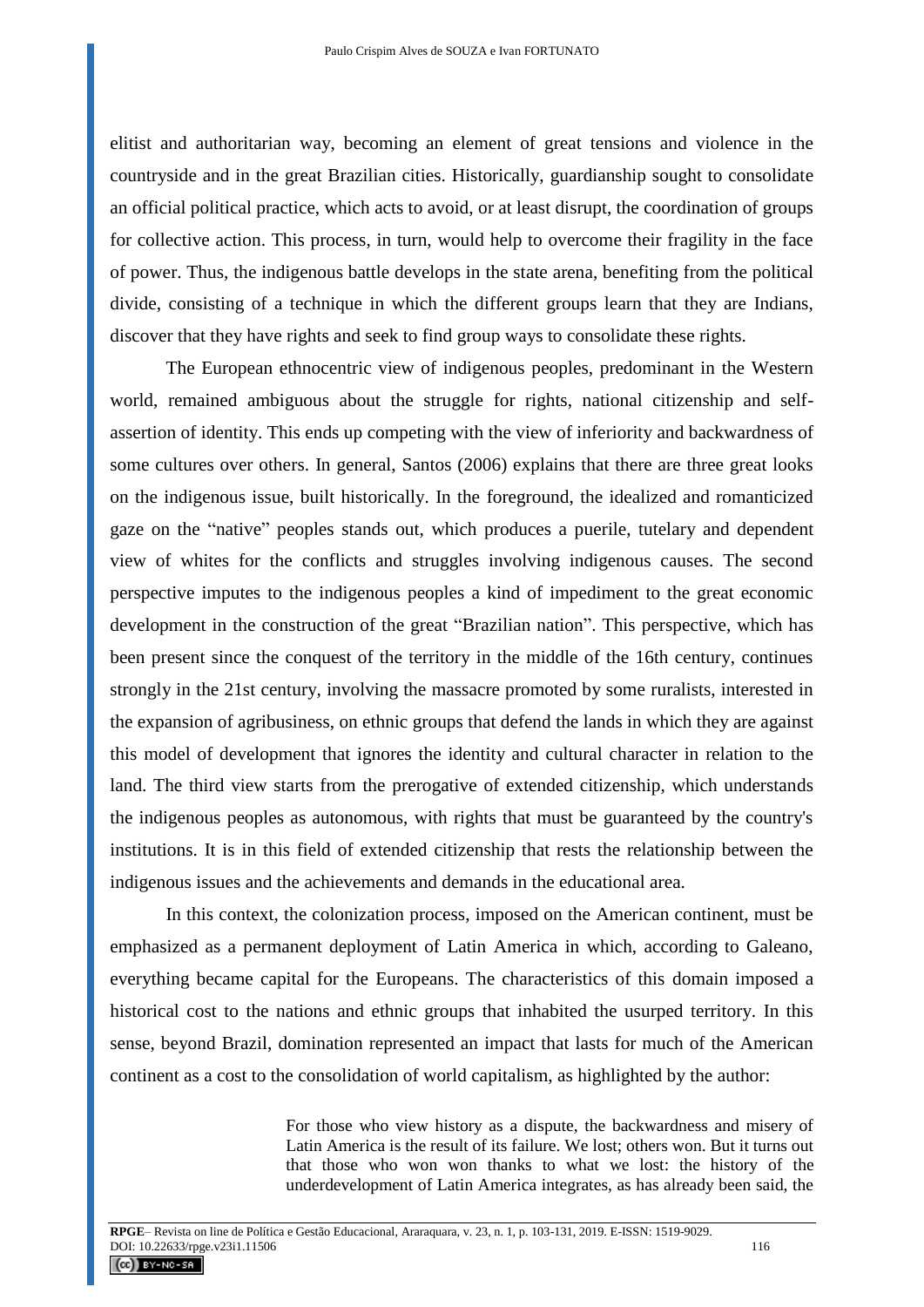history of the development of world capitalism. Our defeat was always implicit in the victory of others, our wealth has always generated our poverty to feed the prosperity of others: the empires and their native agents. In colonial and neocolonial alchemy, gold turns into scrap and food becomes poison. Potosí, Zacatecas, and Ouro Preto fell from the top of the splendors of precious metals to the bottom of empty voids, and ruin was the fate of the Chilean pampas of saltpeter and the Amazon jungle of rubber; the northeastern sugarcane plantations in Brazil, the Argentine jungle forests, or some oil-producing settlements in Maracaibo have painful reasons for believing in the mortality of the fortunes that nature bestows and imperialism usurp. The rain that irrigates the centers of imperialist power drowns the vast suburbs of the system. In the same way, and symmetrically, the well-being of our dominant classes-domineering inwards, dominated from without- is the curse of our multitudes, condemned to a life of beasts of burden<sup>6</sup>. (GALEANO, 1992, p. 5-6)

As much as the imposition of a system and economic model gestated in Europe, the ethnocentric perspective marked the Brazilian educational model. Just as the African peoples sent as goods to the colony were ignored in the construction of the "Brazilian nation," according to the founding myth. To the natives, as such, a secondary role in the formation of the country was established. The diversity of pre-Columbian peoples' knowledges and actions has been and remains solemnly ignored by society at large, with the exception of scholars specializing in the subject. The denial of this past continues to be one of the main mechanisms of oppression and silencing of Brazilian and Latin American indigenous groups, who are marginalized in most of the national territories, such as blacks and other socially excluded minorities. By observing this historical process of denial and identity reconstruction, in different periods of Brazilian history, we are faced with the recent changes that value selfrecognition as a possible way to access the rights violated in this process.

In short, it can be seen that the ethnic-racial question is a determining condition for the understanding of the formation of the Brazilian homeland, as well as the place historically conditioned to the indigenous as part of this debate. In a territory projected as a "great

<sup>6</sup> Original text: Para os que concebem a História como uma disputa, o atraso e a miséria da América Latina são o resultado de seu fracasso. Perdemos; outros ganharam. Mas acontece que aqueles que ganharam, ganharam graças ao que nós perdemos: a história do subdesenvolvimento da América Latina integra, como já se disse, a história do desenvolvimento do capitalismo mundial. Nossa derrota esteve sempre implícita na vitória alheia, nossa riqueza gerou sempre a nossa pobreza para alimentar a prosperidade dos outros: os impérios e seus agentes nativos. Na alquimia colonial e neocolonial, o ouro se transforma em sucata e os alimentos se convertem em veneno. Potosí, Zacatecas e Ouro Preto caíram de ponta do cimo dos esplendores dos metais preciosos no fundo buraco dos filões vazios, e a ruína foi o destino do pampa chileno do salitre e da selva amazônica da borracha; o nordeste açucareiro do Brasil, as matas argentinas de quebrachos ou alguns povoados petrolíferos de Maracaibo têm dolorosas razões para crer na mortalidade das fortunas que a natureza outorga e o imperialismo usurpa. A chuva que irriga os centros do poder imperialista afoga os vastos subúrbios do sistema. Do mesmo modo, e simetricamente, o bem-estar de nossas classes dominantes - dominantes para dentro, dominadas de fora - é a maldição de nossas multidões, condenadas a uma vida de bestas de carga.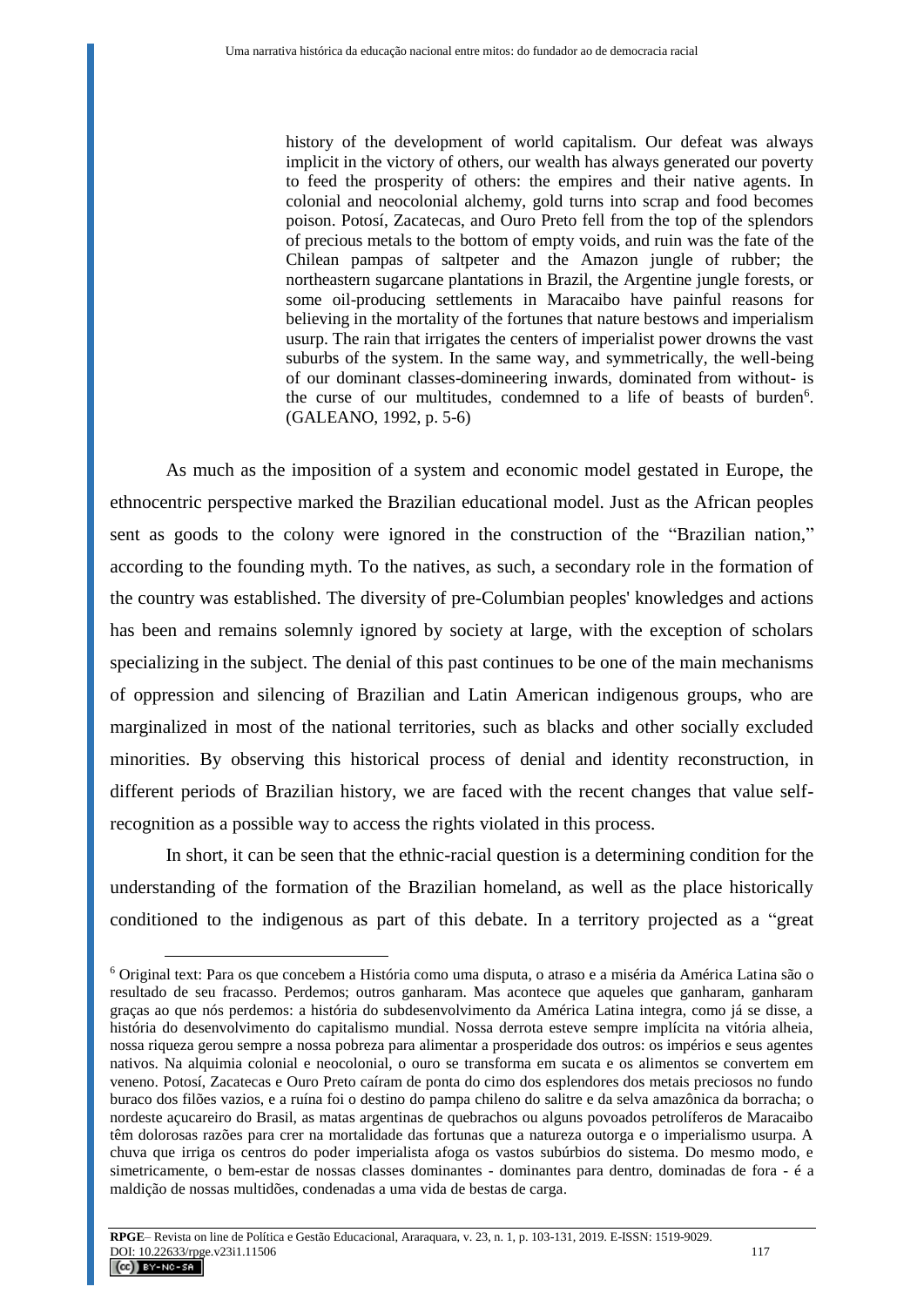nation", it becomes imperative to identify national thinking between the end of the imperial period and the advent of the Proclamation of the Republic. During this period, debates about what would be the Brazilian people, or the great nation of the future, revolved around racialist theories, which would transform the national-ethnic profile as well as the territory, consolidating the ideal of a racist and Eurocentric miscegenation , to think of the newly proclaimed country as a Federative Republic.

#### **The process of abolishing slavery and the transition to the republic**

The ethnocentric perspective, of superiority between different peoples and cultures, reaches the apex in the transition from Brazil Empire to the Proclamation of the Republic. In this period, the defense of the idea of forming a superior white race, inherited from the Europeans, served as a pretext for maintaining the social, economic and political orders that kept blacks and Indians in degrading and exclusionary conditions between the abolition process of slavery and the ruin of imperial rule. European liberalism, in the nineteenth century, coexisted with a series of battles and conquests of the popular layers and European workers in the struggle for rights. Political instability, linked to the development of the productive forces of industries, brought to the fore in Brazilian society the incompatibility between the slave model and the modernization of the national economy.

According to Skdimore (1976), the penetration of English capital, and the urban growth of places like São Paulo and the region of the Paraíba valley, put the slave model in conflict with some sectors of the intelligentsia, educated in the European continent, with ideals incompatible for the social and economic base of the Empire. In Brazil, the process of independence, negotiated by the elites, kept the country tied to the old metropolis. The economic structure remained essentially agricultural and enslaved. The fact that it was an Empire with a hereditary monarchy, surrounded by Hispanic America, recently liberated by republics, in which the elites sought to erase the features of the Spanish administration, made Brazil, in the author's words, a kind of aberration as a nation of the century XIX. Local elites go through the nineteenth century in a conciliatory pact that would collapse from the tensions caused by the War of Paraguay (1865-1870). The agreement between the elites and the centralized power of the emperor was based on multiple bases. Example of this was the hunting promoted by the army and the police to capture fugitive slaves and, to a lesser degree, rebel natives, with the support of the great landowners. This sustained peace in the emperor's violence and supercentralization began to cause discontent in some sectors and regions that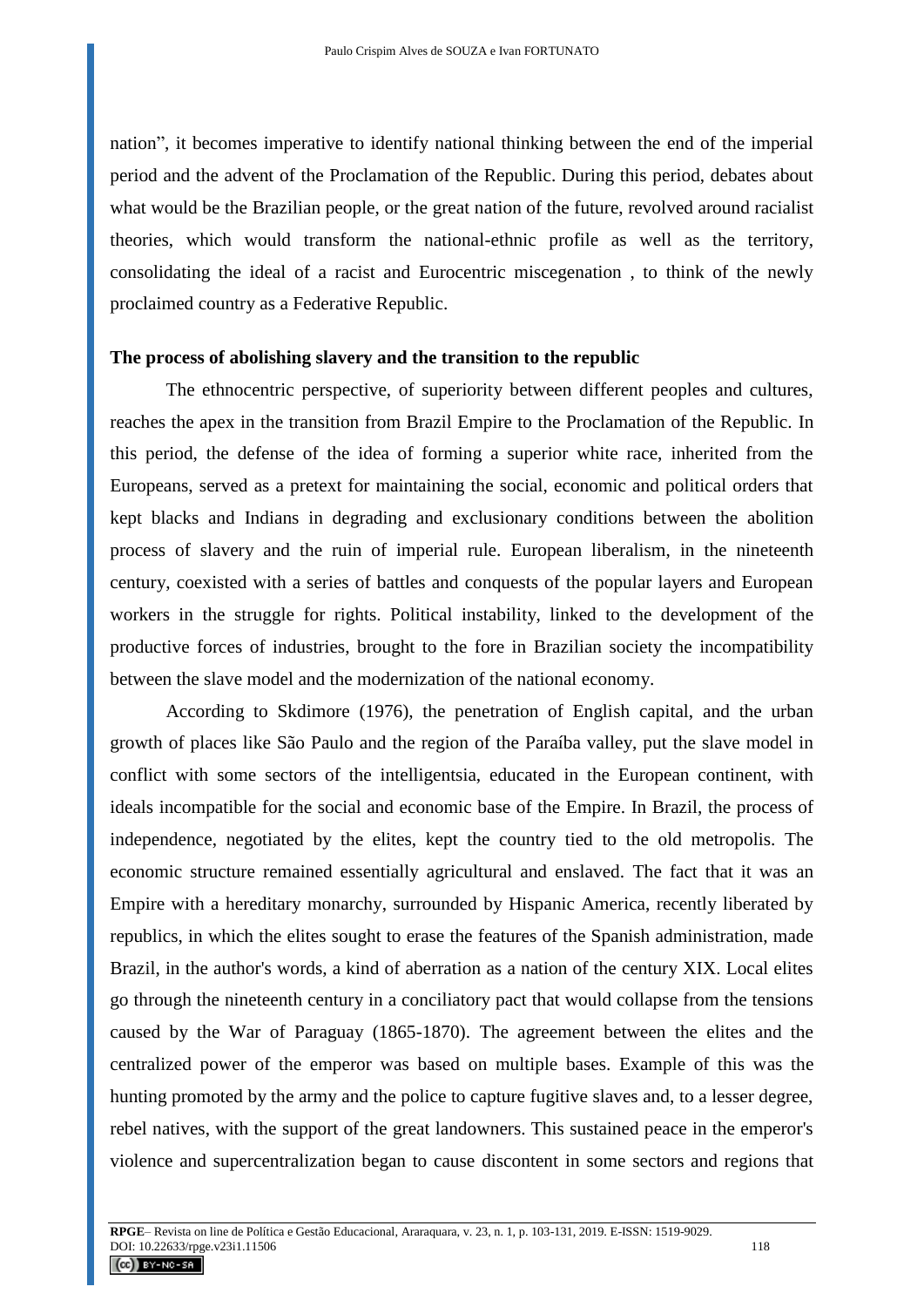had more dynamic economic growth, such as São Paulo and the incipient coffee economy of that state.

The conflict in Paraguay occurred in a fratricidal manner, extending beyond what was expected and arousing many civilians to the national backwardness. Republican thinking was beginning to gain support in organized sectors of the country, such as the army, involved in the battle that forced them to live with slaves enticed to the conflict, while maintaining the role of chasing and hunting fugitive slaves throughout the country. The aspirations for change grew in the regions of the country where urbanization and the penetration of thought chains such as positivism became pressing in the press, in associations and in the intelligentsia; sectors in which the members identified with the ideals inherited from the "great capitalist nations". In the author's words, the political impact promoted by the war, in line with economic transformations, broke the conciliatory pact built by the aristocratic elites, with the emergence of dissident groups, inspired by the Liberal triumph in France and England. The dissatisfaction spread through pulsating cities and urban transformation, such as Recife, Rio de Janeiro and Sao Paulo, led by young people who adhered to the positivist ideology, which exalted scientific progress and the maintenance of social order. This rupture within the order grounded the abolitionist thought of this period.

It is up to this moment to reinforce the active aspect of the Negro and the indigenous in the fight for their own freedom. The multiple revolts, the formation of solidary networks among freedmen, the small sabotages in the productive units, and the other actions of resistance of that period should be emphasized, so as not to run the risk of imputing to the kindness of some the abolition of 1888. Thus, the combination of some external factors, such as the influence of liberal thought on the largely urban elites, the changes in the capitalist production model that reorganized the world of labor and world consumption, the condemnation of the great capitalist powers against the slave trade, helps to understand the spread of abolitionist ideals throughout the Brazilian territory in the late 1880s. There was no plausible justification for maintaining the slave system, or for support of the imperial government. According to Skidmore (1976), this transition sought, once again, to maintain social and political control of the country's economic elites without altering the asymmetries and privileges of the ruling classes.

But Brazil came to the formal abolition of slavery slowly, without a bloody civil war. Controllers of the policy have taken every precaution to stifle the impending social conflict, using legal parameters. Another factor that contributed to a less traumatic passage for the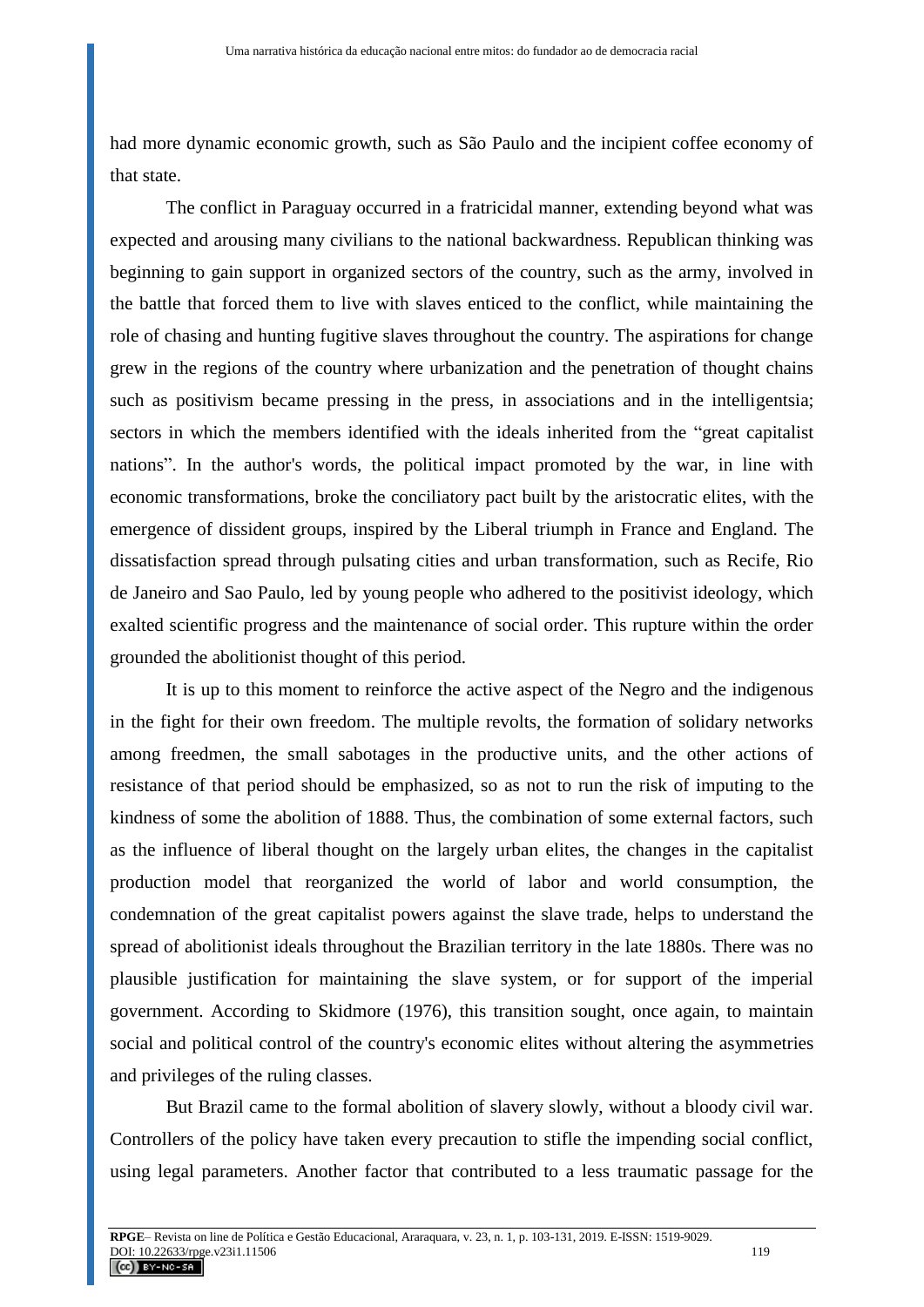dominant elites was the absence of a critical mass questioning the unequal model of land tenure, with the exception of a few abolitionists - like André Rebouças. The abolitionist process, in turn, did not fail to reproduce, in the intellectual elite of the country, a racist view on the inferior condition of the Negro as emphasized by Skidmore (1976):

> This was the conception that reigned in the elite: Brazil had escaped the prejudice of color. As Nabuco wrote in O abolicionismo: "Slavery, for our happiness, has never sourced the soul of the slave against you, speaking collectively, nor created between the two races the reciprocal hatred that naturally exists between oppressors and oppressed." Moreover, recent experiences have shown that "color in Brazil is not, as in the United States, a social prejudice against whose obstinacy the character, talent, merit of the person who incurs it cannot do so much." In contrast to what occurred in the United States, abolitionists in Brazil were rarely obliged to discuss the question of race itself, because advocates of slavery practically never turned to racial inferiority theories<sup>7</sup>. (SKIDMORE, 1976, p. 62)

In this context, it seems clear that many abolitionists defended the theories of European superiority and racial inferiority, which would serve as justification and ideological force for the defense of the laundering of the "Brazilian nation", and the consequent marginalization and determination of a place of inferiority for blacks and in the construction of a new imaginary country. This marginal role, in turn, would mark the consolidation of the myth of Brazilian racial democracy by inserting the idea of miscegenation as a positive, valued element that has maintained, however, the specificity of the Negro and the indigenous in secondary conditions.

## **The originality of Brazilian racial thinking**

The understanding of the role of racial theories in the transition from the nineteenth to the twentieth century in Brazil cannot be reduced to the influence of European and American theories on white racial superiority. This is because racialist thought in this period has originality that lies in the discarding of eugenicist theories as necessary, in the adaptation and inclusion of explanations that would justify the racial question as central to the social explanation of the country. In a country mixed as Brazil, the simple transfer of racialist

<sup>7</sup> Original text: Essa era a concepção que reinava na elite: o Brasil escapara ao preconceito de cor. Como Nabuco escreveu em O abolicionismo: "A escravidão, por felicidade nossa, não azedou nunca a alma do escravo contra o senhor, falando coletivamente, nem criou, entre as duas raças, o ódio recíproco que existe naturalmente entre opressores e oprimido". Além disso, experiências recentes haviam demonstrado que "a cor no Brasil não é, como nos Estados Unidos, um preconceito social contra cuja obstinação pouco pode o caráter, o talento, o mérito de quem incorre nele". Ao contrário do que ocorria nos Estados Unidos, os abolicionistas no Brasil raramente se viam obrigados a discutir a questão da raça em si, porque os defensores da escravidão praticamente nunca recorriam a teorias de inferioridade racial.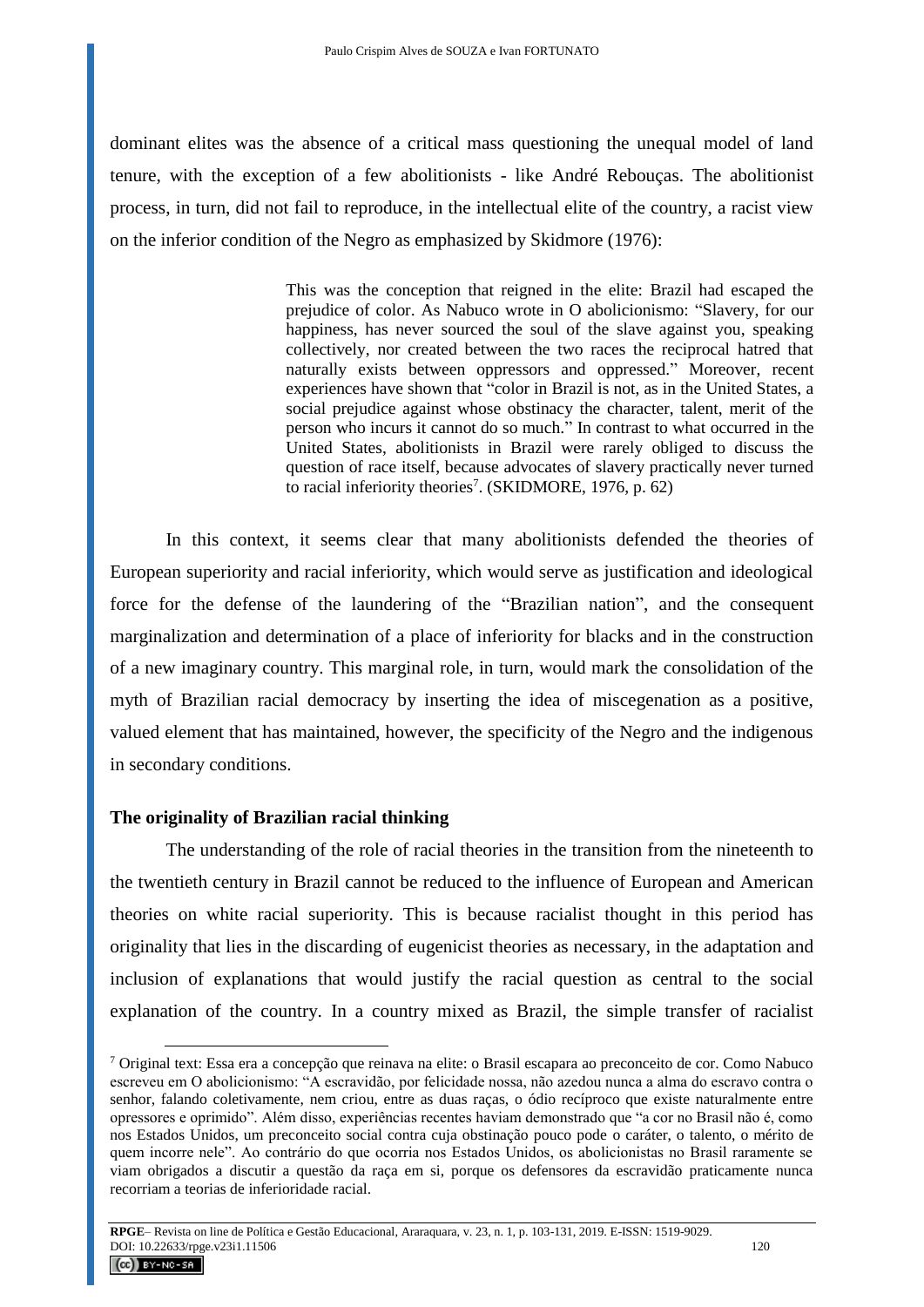theories would be impracticable. It was necessary to create something new and to adapt the perspective of superiority and racial inferiority in this context. These scientists believed they carried the responsibility of the destiny of the nation.

The scientific thought of the period did not seek methods of experimentation that proved some theory, according to experimental model prevailing in Europe and the United States. The scientific activity was characterized by debates and discourses valued socially by the national literate elites, with strong influence of the social-Darwinism and the evolutionist model, popularized as theoretical justification of imperialist domination in these regions. These men of "sciences"<sup>8</sup> did not form a cohesive theoretical unity. These national racialist interpreters argued that African inferiority should not even be compared to "higher" races. As a common point, the authors sought theoretical justifications to prove that lower groups, such as former slaves, were unable to become part of a new civilization. The justification for the national backwardness was, in the current thinking, tied to the presence of the Negro in the formation and history of Brazil.

In spite of their differences, these thinkers had the stamp of the institutions they represented - São Paulo School of Law, Faculty of Medicine in Bahia, lyceums and art museums in Rio de Janeiro, press offices in São Paulo, Rio de Janeiro and Recife - the common objective in the treatment of the great scientific subjects, in the light of the national questions. These self-taught people consumed manuals and theories, such as positivism, social-Darwinism, and evolutionism, often outdated in Europe. These intellectual activities intended to explain Brazil from the racial perspective, in a society marked by miscegenation and miscegenation, constructed in violent ways, according to the characteristics of the slave model that prevailed in the country.

We can briefly divide two great theoretical perspectives that marked Western thought in the eighteenth and nineteenth centuries: the French perspective, which naturalized human equality; and the view of superiority and capacity of certain genetic types as determinants and characteristics of "higher" moral and intellectual standards. The perspective that sought to naturalize the differences prevailed among Brazilian "men of sciences".

The fact that Brazil was a "mestizo nation" by some of these thinkers brought new dilemmas in the attempt to reconcile the ideals of grandeur and national identity with a mixed and diverse people like Brazil. Equality, as advocated in the new Constitution of 1891, found

<sup>8</sup> Tais como Tobias Barreto (1989), Euclides da Cunha (2000), Raimundo Nina Rodrigues (2008), dentre outros. Such as Tobias Barreto (1989), Euclides da Cunha (2000), Raimundo Nina Rodrigues (2008), among others.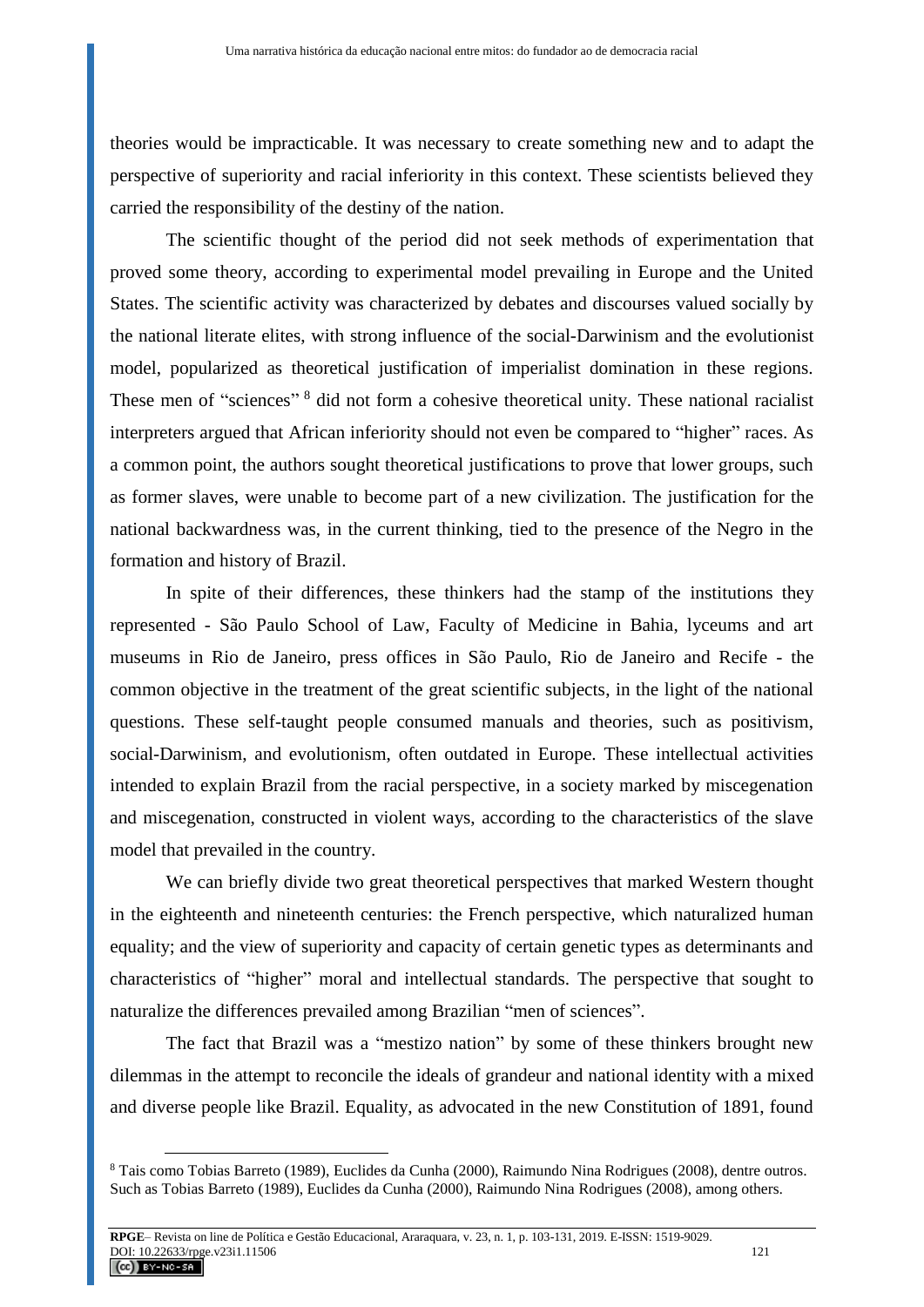racialist discourse as an important barrier to the social ascension of the excluded, as Schwarcz (1993) observed:

> The same context that finds in a liberal project the solution to its new political configuration looks for in the deterministic and anthropological theories subsidies to transform social differences in fundamental biological barriers. After slavery and establishment and democracy through the Republic, it takes force a racial discourse, late compared to the liberal model present since 1822<sup>9</sup>. (SCHWARCZ, 1993, p. 240)

The abolition followed by the Proclamation of the Republic has awakened the prospect of a great country. The negotiated transition among economic elites, however, had a major problem. What to do with the mass of free workers facing this new context? How to achieve order by principle and progress at last in the face of so many conflicts and social instability? These and other questions aroused great debate, since the foundation that would justify evolution for a large "Brazilian nation" was supported by the racialist and supposedly scientific discourses of eugenics. Part of the intellectual elite was assured that abolition would not threaten the economic and social hegemony of the ruling classes. According to the author, extinguished slavery would systematically open the path to internalization or recognition of the social hierarchy as an inevitable and deterministic phenomenon.

The immigrant turn-of-the-century project posed itself as the sure justification for building a great nation. In opposition to the reformist thinkers, who admitted the inclusion of blacks in the free labor market, the defenders of laundering, through the insertion of the European in the territory, believed that this would be the guarantee of times of progress. On this aspect, Azevedo (1987) emphasizes:

> This passage, or transition, was conceived as an orderly time of gradual overcoming of serious racial-social problems in which a set of tactics of control and discipline would be applied in order to attain in the future the much-dreamed time of progress. In the meantime, it was hoped that the country could fill a basic need pointed out by almost all authors already seen so far: nationality. For this, it was necessary to forge a population fully identified with the idea of a homeland, of Brazilian society, not only in terms of geographical limits, but especially in the sense of a national ethic. However, the perception of an explosive socio-racial heterogeneity stands out as a considerable hindrance in the thinking of those who sought to transform the newly independent country into a nation<sup>10</sup>. (AZEVEDO, 1987, p. 60).

<sup>9</sup> Original text: O mesmo contexto que encontra em um projeto liberal a solução para sua nova configuração política procura nas teorias deterministas e antropológicas subsídios para transformar diferenças sociais em barreiras biológicas fundamentais. Finda a escravidão e instaurada e democracia por meio da República, toma força um discurso racial, tardio se comparado ao modelo liberal presente desde 1822.

<sup>&</sup>lt;sup>10</sup> Original text: Esta passagem, ou transição, era concebida como um tempo ordeiro de superação gradativa dos graves problemas sócios-raciais, em que um conjunto de táticas de controle e de disciplina seria aplicado a fim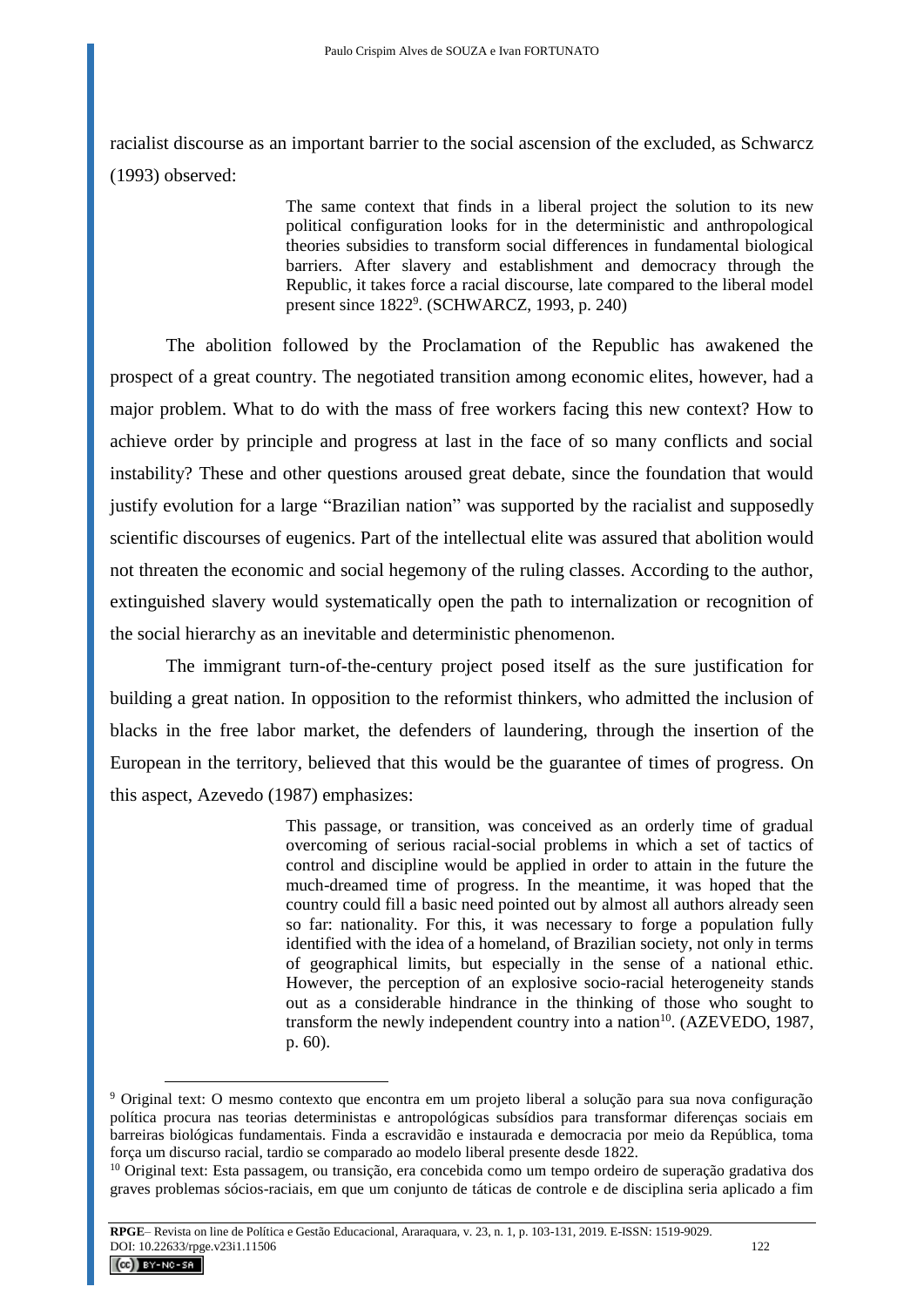In forging this model of nationality, Brazil would enter the twentieth century by reinforcing the founding myth as justification for the silencing and exclusion of black and indigenous protagonism in the construction of the "Brazilian nation." The prestige of racialist scientific discourses, among the layers that defended the immigrant vision to "fix" the nation, provided a new inflection for the condition of inferiority attributed to the descendants of Africans. To the freedmen, our social and economic backwardness was attributed through a type of labor considered incapable of creating or developing a national economy. This resource marginalized blacks, already socially and historically excluded in Brazil, from being dispossessed and impenetrable in the grandiose project led by the ruling elites, embedded in the public and private institutions of the Republic.

The liberal perspective of immigrant theorists directly related the question of free labor to the white 'race'. Progress and civilization should be erected under the model considered superior and apt to practice the great changes foreseen in this "national project". The imaginary built in the period puts us before the extermination of the negro and the indigenous in this process, seeking to naturalize a lower condition that should be extirpated from the "civilization" under construction, without any kind of concession. This ideal of "whiteness" must be related to the large number of mestizos present in Brazilian society, generated by constant violence and sexual abuse against the black enslaved. The extensive reports in Gilberto Freyre's work (2005) allow us to understand the domestic daily life of planters in the relationship of control and oppression over captives. The ideal of laundering was reinforced in a multifaceted society, marked by sexual exploitation markedly in the relations between masters and slaves, between 1880 and 1920 with the predominance of racist thought followed by encouragement to the arrival of European workers.

According to Skidmore (1976), the thesis of innate racial differences counted on three great schools: (a) ethnological-biological, of American origin, that defended the supposed inferiority of the blacks and indigenous people in face of the physical differences in relation to the white; (b.) the historical school, which attributed to the successive triumphs of different peoples who understood themselves as superior; and (c.) social Darwinism, used by racist

<u>.</u>

de se atingir no futuro o tão sonhado tempo de progresso. Nesse meio tempo esperava-se que o país pudesse preencher uma carência básica apontada por quase todos os autores já vistos até aqui: a nacionalidade. Para isso, era preciso que se forjasse uma população plenamente identificada com a ideia de pátria, de sociedade brasileira, não só em termos de limites geográficos como, principalmente, no sentido de uma ética nacional. Contudo, a percepção de uma explosiva heterogenia sócio-racial destaca-se como um considerável entrave no pensamento daqueles que almejavam transformar o país recém-independente em nação.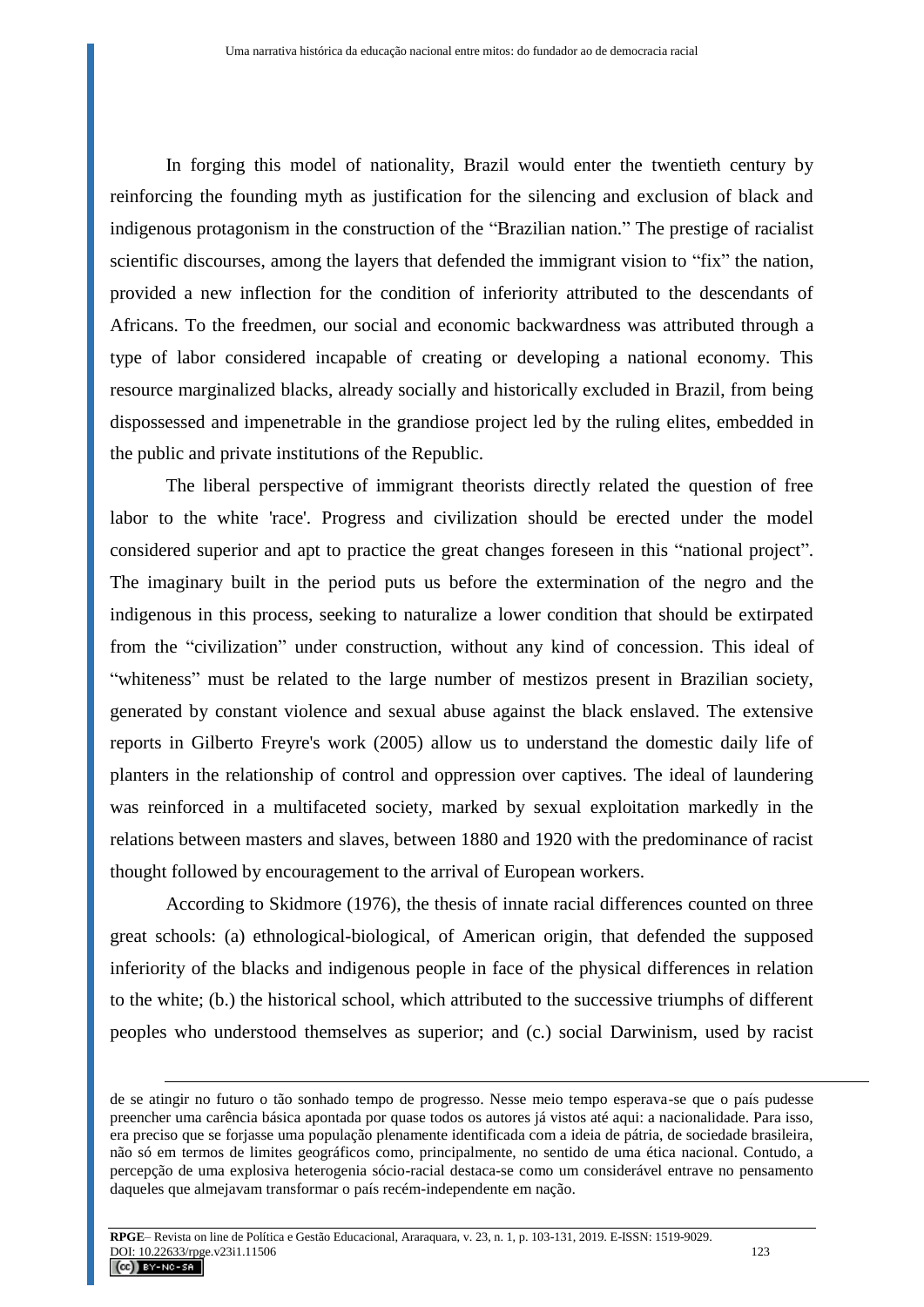discourses such as the naturalization of "stronger" peoples, who would condemn the disappearance of "inferior" peoples in an irreversible process.

In the period in question, racially concerned scholars were strongly influenced by these three racialist currents, condemning the Negro to extinction or subjugation by the "higher races." The mestizos, on the other hand, obtained in the negation of their own blackness or indigenous blood a real possibility of ascension and social acceptance in elitist circles that had few representatives of that mixture at the top of the social and political hierarchy.

The stimulus to free immigrant workers came accompanied by the marginalization of the black in the process of building the Republic. In this context, racial discourses were directly linked to the idea of nation. A paradox present in this discourse was the very mixed composition of the Brazilian population; the reduced academic universe would need to justify theories of racial superiority without, however, denying national miscegenation. The racial argument would play an important role in maintaining social inequalities and in the lack of access to the rights and citizenship of the excluded layers in the process of construction of the country. Another common justification in this context, for the exclusion of blacks and the encouragement of immigrants, was that blacks, as well as Indians, were lazy, vagabond and with tendencies toward social marginalization.

Conditioned on marginalization, black became an ideal criminal type for racist elites of the period. Immigrants, in turn, became the example and the model to be followed, which could reconcile work and freedom, for the money laundering project proposed in the period. The conception of freedom and work, under the perspective and hegemony of nationalist thinking, would have the immigrant the main protagonist in face of the inability of the Negro and the indigenous to lead this process according to the racist and class mentality of the period. The racial debates in Brazil began to lose force, in a context after the World War I, concentrating the intellectual productions in the field of the national sovereignty. According to Clóvis Moura (1988), this inflection represented a new theoretical framework, with the dive of scholars interested in redefining Brazilian national identity, bringing to the fore the inheritance and a more detailed study on the relationship and daily life of Afro-Brazilians in the structure colonial, valuing our miscegenation from the myth of Brazilian racial democracy.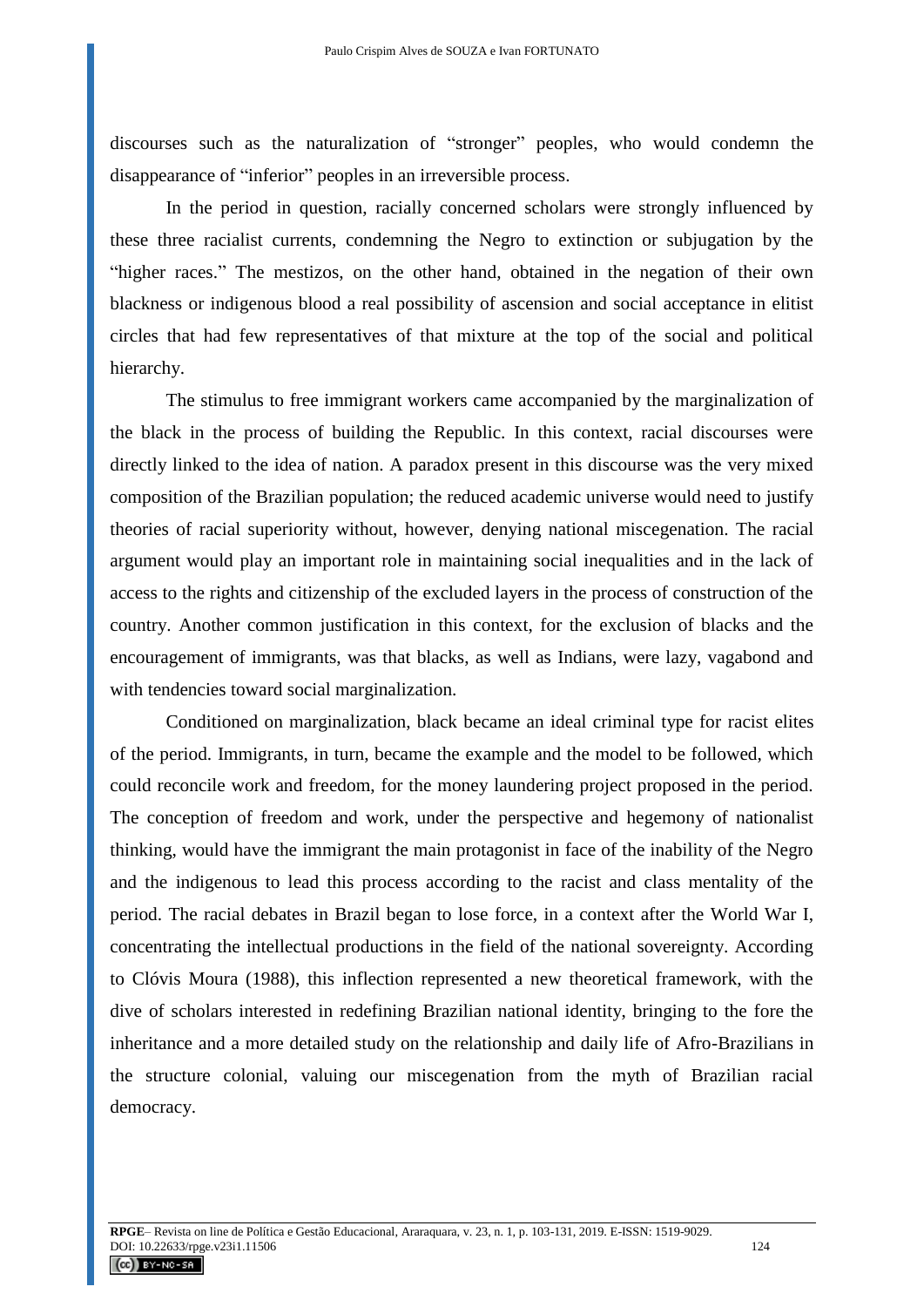#### **About the myth of Brazilian racial democracy**

In the 1930s, racial themes continued to be central to Brazilian social thought. It is important to point out, however, an important change that would displace miscegenation as a problem or obstacle to the construction of a great country for the positive anthropological field of the search for a national identity, centered on the mixture of whites, blacks and Indians. The biological factor of the miscegenation was transplanted to the social field as an example of harmony and coexistence between the Brazilian population diversity. The rootedness of the myth of peaceful coexistence is the fuel for the "great" civilizing process intended during the Vargas era. Whitening as a dominant ideology remained on the fabric of the mixture that acted as the negation of the black identity in that context, as Clóvis Moura (1988) observes:

> Whitening as the ideology of power elites will be reflected in the behavior of much of the dominated segment that begins to flee from its ethnic matrices, to mask itself with the values created to discriminate against it. With this the Negro (the mulatto, therefore, too) did not articulate at the level of an ethnic identity consciousness capable of creating a neutralizing counter-ideology manipulated by the dominator. On the contrary. There is a process of accommodation to these values, a fact that will determine the emptying of these Negroes at the level of their ethnic consciousness, thus placing them as simple objects of the historical, social and cultural process<sup>11</sup> (MOURA, 1988, p. 69-70)

Racial democracy serves as a justification for a new exclusion, which seeks to keep the exploitation of the black hidden in the name of the friendly coexistence that keeps it in the impossibility of social ascension. From this conception, it emerges that class and race have never been established in the same way, after the dismantling of the slave society and the mode of slave production according to Florestan Fernandes (1989). The racist political structures, present in the institutions of power in Brazil, promoted and promoted the mass extermination of the black and indigenous population in the country. Asymmetrical relations also produced, in an imposed way, the so-called Brazilian syncretism in a violent and forced manner, resulting in a systematic denial of the atrocities committed in the slave-era by idealizing a harmonious model of society under the leadership of white moral and cultural

<sup>11</sup> Original text: O branqueamento como ideologia das elites de poder vai se refletir no comportamento de grande parte do segmento dominado que começa a fugir das suas matrizes étnicas, para mascarar-se com os valores criados para discriminá-lo. Com isto o negro (o mulato, portanto, também) não se articulou em nível de uma consciência de identidade étnica capaz de criar uma contra ideologia neutralizadora manipulada pelo dominador. Pelo contrário. Há um processo de acomodação a estes valores, fato que irá determinar o esvaziamento desses negros no nível da sua consciência étnica, colocando-os, assim, como simples objetos do processo histórico, social e cultural.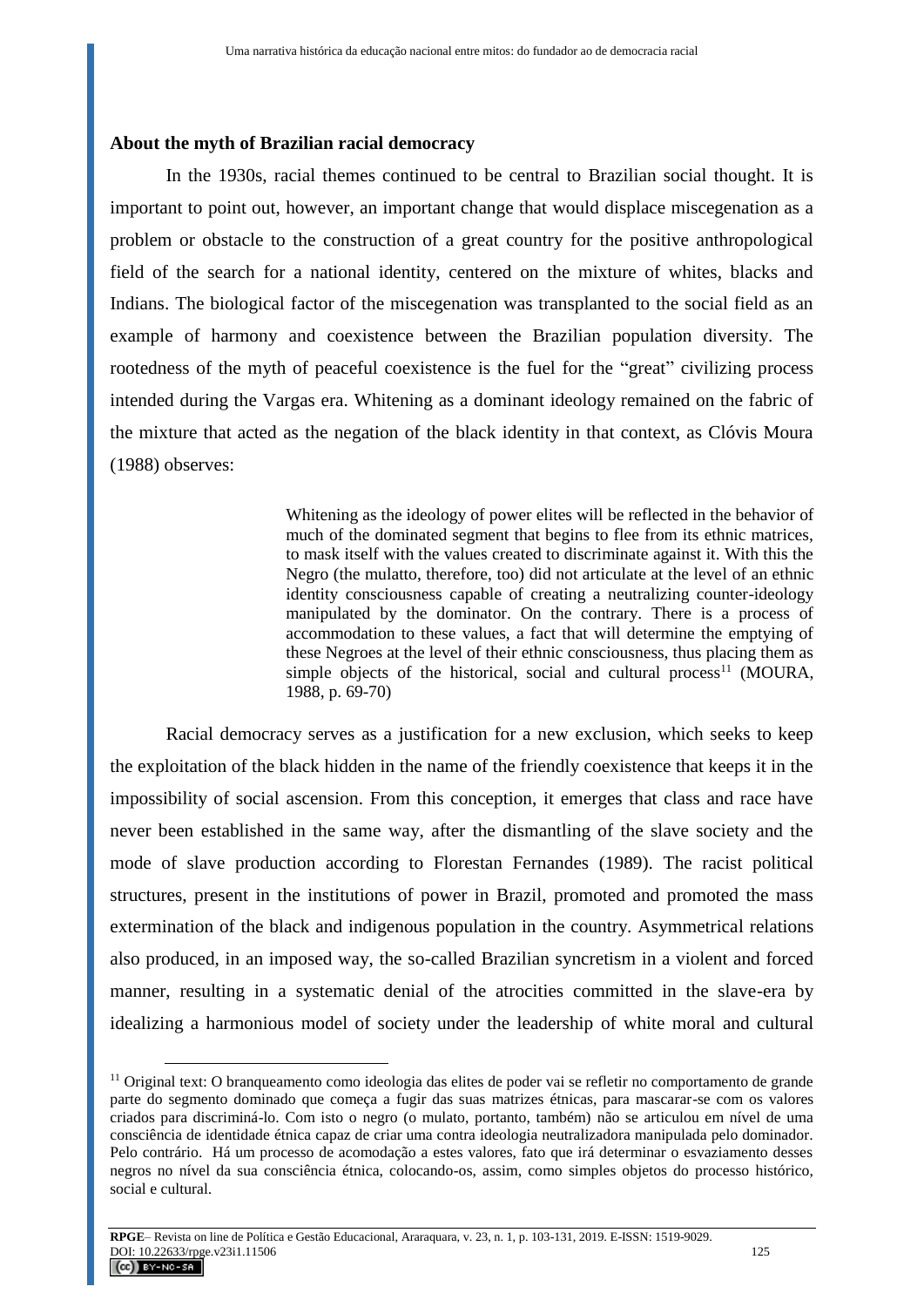standards. This model of racism is typically Brazilian, that is, it is not confronted, exposed, but hidden, silenced. Acting in multiple spheres of Brazilian social and institutional relations, Brazilian racism is described, according to Nascimento (1978):

> We must understand "racial democracy" as meaning the perfect metaphor for Brazilian-style racism: not as obvious as United States racism, nor legalized as apartheid South Africa, but effectively institutionalized at official levels of government as well as diffuse in the social, psychological, economic, political and cultural fabric of the country's society. From the crude classification of blacks as savages and inferiors, to the exaltation of the virtues of blood-mixing as an attempt to eradicate the "black stain", from the operability of religious "syncretism"; to the legal abolition of the black issue through the National Security Law and census omission - manipulating all these methods and resources - Brazil's unofficial history records the long and ancient genocide perpetrated against Afro-Brazilians. Monstrous machine ironically designated "racial democracy" that only gives blacks a single "privilege": that of becoming white, inside and out. The password of this imperialism of whiteness, and of capitalism inherent to it, responds to bastard nicknames like assimilation, acculturation, miscegenation; but we know that beneath the theoretical surface remains the belief in the inferiority of the African and his descendants<sup>12</sup>. (NASCIMENTO, 1978, p. 93)

Belief in the harmony between blacks, whites and natives acts as a barrier that hinders the antiracist struggle in Brazil. The fact that the concept of race was abandoned by scientists in the mid-twentieth century does not eliminate racism in Brazil's social relations, institutions, politics, and mentality. According to Munanga (1999), the struggle against racial discrimination continues to be hampered during the first half of the twentieth century, through the built division of blacks and mestizos as separate groups devoid of unity, which hindered the identitary recognition of both. The manipulation of the biological by the ideological through the cognitive categories that sought to name and signify society in a great unity ignores and devalues diversity, making difficult the understanding and the historical dimension of this process of national construction that marked this period. The search for

**RPGE**– Revista on line de Política e Gestão Educacional, Araraquara, v. 23, n. 1, p. 103-131, 2019. E-ISSN: 1519-9029. DOI: 10.22633/rpge.v23i1.11506 126

<sup>&</sup>lt;sup>12</sup> Original text: Devemos compreender "democracia racial" como significando a metáfora perfeita para designar o racismo estilo brasileiro: não tão óbvio como o racismo dos Estados Unidos e nem legalizado qual o apartheid da África do Sul, mas eficazmente institucionalizado nos níveis oficiais de governo assim como difuso no tecido social, psicológico, econômico, político e cultural da sociedade do país. Da classificação grosseira dos negros como selvagens e inferiores, ao enaltecimento das virtudes da mistura de sangue como tentativa de erradicação da "mancha negra", da operatividade do "sincretismo" religioso; à abolição legal da questão negra através da Lei de Segurança Nacional e da omissão censitária – manipulando todos esses métodos e recursos – a história não oficial do Brasil registra o longo e antigo genocídio que se vem perpetrando contra o afro-brasileiro. Monstruosa máquina ironicamente designada "democracia racial" que só concede aos negros um único "privilégio": aquele de se tornarem brancos, por dentro e por fora. A palavra-senha desse imperialismo da brancura, e do capitalismo que lhe é inerente, responde a apelidos bastardos como assimilação, aculturação, miscigenação; mas sabemos que embaixo da superfície teórica permanece intocada a crença na inferioridade do africano e seus descendentes.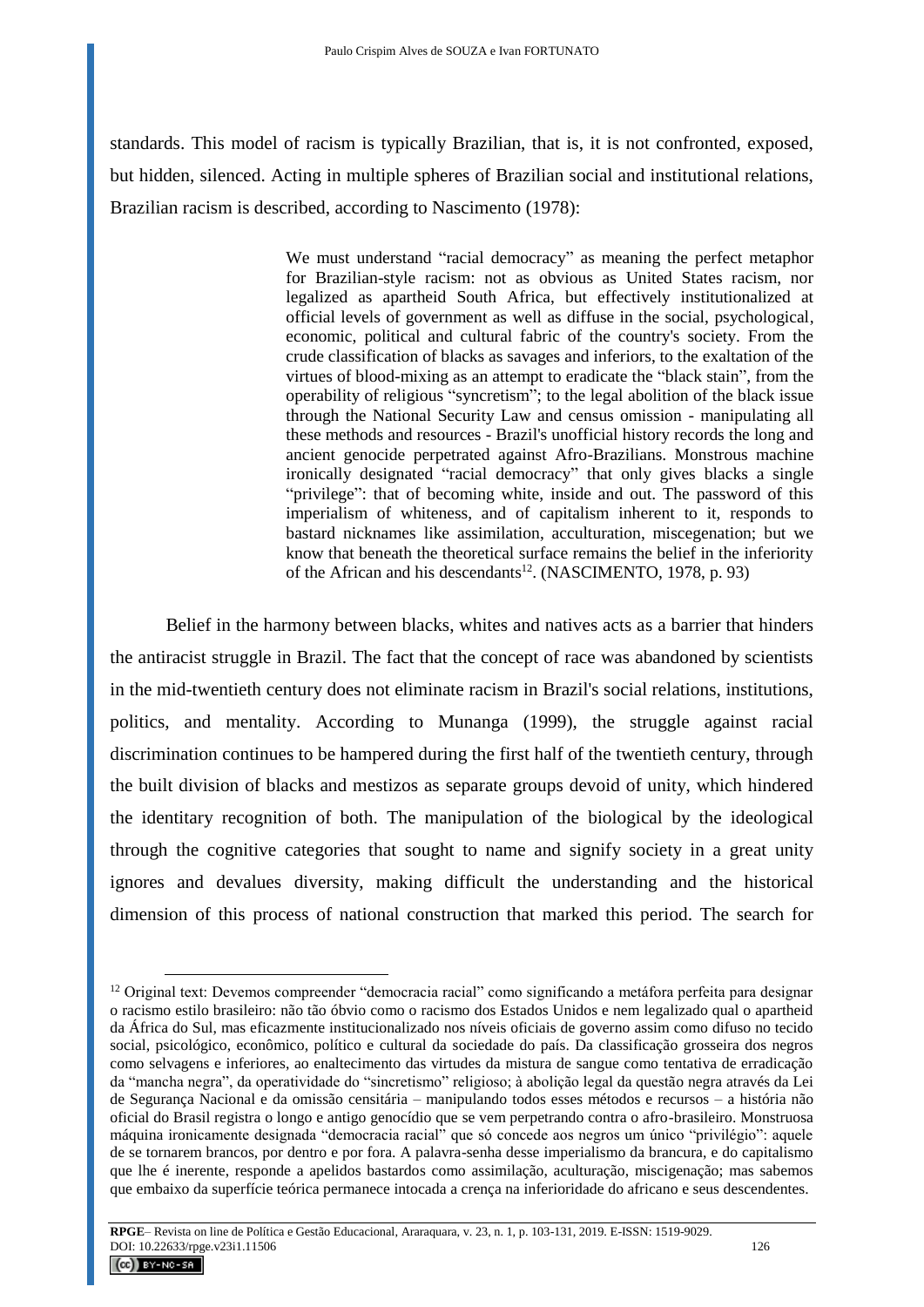social development as the central motor of the incipient political project made the racialist theories obsolete in this context.

A fundamental work of the period is Casa Grande and Senzala, by Gilberto Freyre (2005). The thinker from Pernambuco dissected the private universe and the intimate relation present in the social, political and economic structure of the mills. The contribution of the author is great, in showing the enormous presence of blacks and Indians in the Brazilian culture, something ignored or despised of majority form until then. Miscegenation, formerly the origin of all national evils, became something positive and valued. This author, in his studies, starts from the idealized and naturalized view of the violent process of colonization, positively emphasizing the adaptability and purity of the European without, however, problematizing the brutality of miscegenation, as the author points out:

> Portuguese does not: for all those happy predispositions of race, of mesology and of culture to which we refer, not only did it manage to overcome the conditions of climate and of soil unfavorable to the establishment of Europeans in the tropics, as to supply the extreme penury of white people for the colonizing task uniting with woman of color. By intercourse with Indian or black women the colonizer multiplied in a vigorous and ductile mestizo population, even more adaptable than he was pure to the tropical climate. The lack of people, who afflicted him, more than any other colonizer, forcing him to the immediate miscegenation - against which they did not have, besides, scruples of race, only religious preconceptions - was to Portuguese advantage in his work of conquest and colonization of the tropics. Advantage for its better adaptation than biological, social<sup>13</sup>. (FREYRE, 2005, p. 74-75)

This classic text, written in the 1930s, helped to construct an ideology of Brazilian culture that excluded class conflicts, inherent to the slave model, because it confused the concepts of culture and race, presenting a mythical and idealized version when dealing with relations between opposites, slaves and masters, as something devoid of conflict between different. The analysis of this author did not seek to understand the organization of power in the different performances in which it was exercised, characteristics of the patriarchal society. This contribution consolidated a harmonious perspective, which would make it possible to sew the desired quest for a national unity, as Munanga points out (1999):

<sup>&</sup>lt;sup>13</sup> Original text: O português não: por todas aquelas felizes predisposições de raça, de mesologia e de cultura a que nos referimos, não só conseguiu vencer as condições de clima e de solo desfavoráveis ao estabelecimento de europeus nos trópicos, como suprir a extrema penúria de gente branca para a tarefa colonizadora unindo-se com mulher de cor. Pelo intercurso com mulher índia ou negra multiplicou-se o colonizador em vigorosa e dúctil população mestiça, ainda mais adaptável do que ele puro ao clima tropical. A falta de gente, que o afligia, mais do que a qualquer outro colonizador, forçando-o à imediata miscigenação – contra o que não dispunham, aliás, escrúpulos de raça, apenas preconceitos religiosos – foi para o português vantagem na sua obra de conquista e colonização dos trópicos. Vantagem para a sua melhor adaptação senão biológica, social.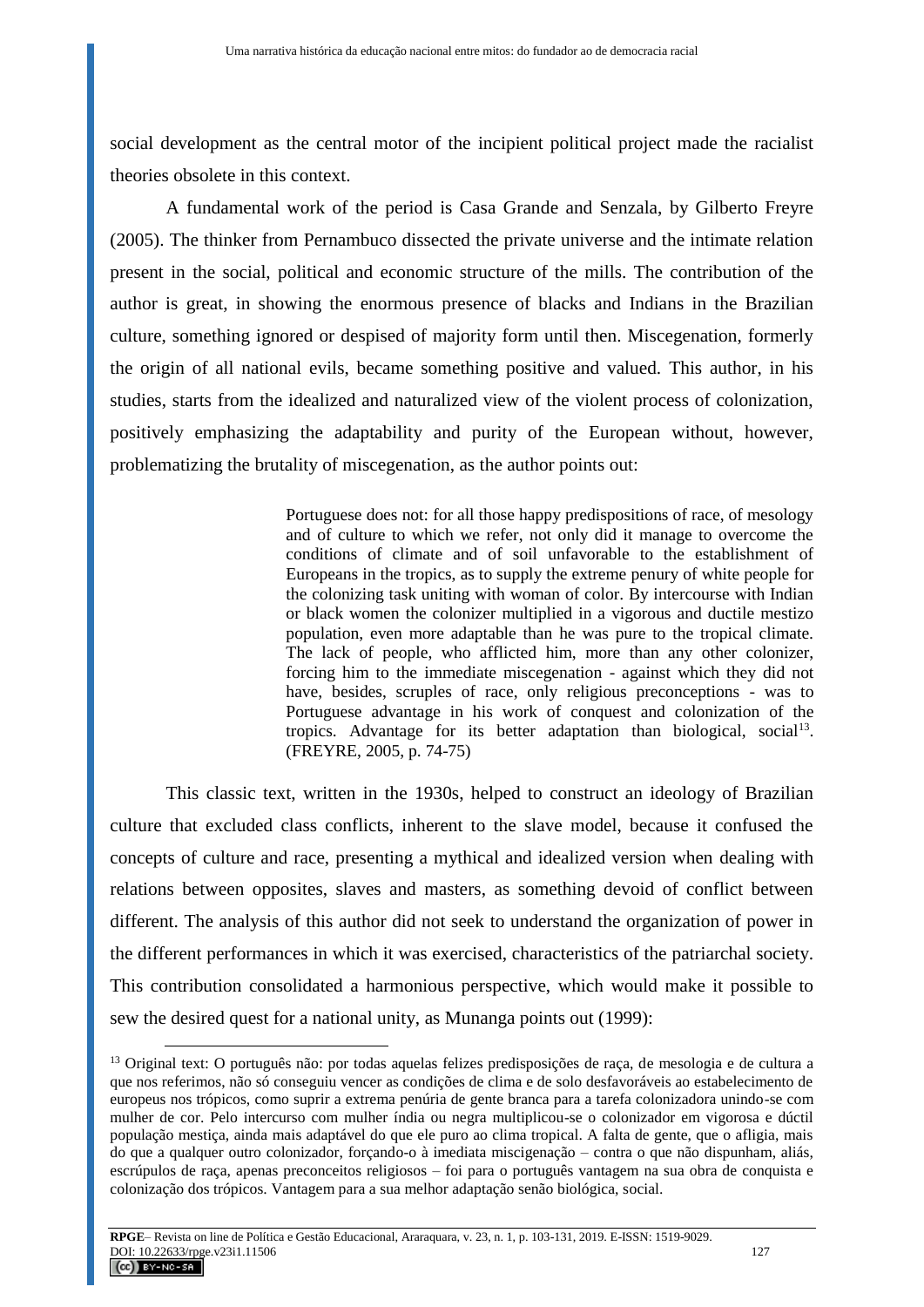Freyre's great contribution is to have shown that blacks, Indians and mestizos made positive contributions in Brazilian culture; profoundly influenced the lifestyle of the lordly class in matters of food, clothing and sex. Miscegenation, which in the thought of Nina and others caused irreparable damage to Brazil, was seen by him as an immense advantage. In other words, by transforming mestizaje into a positive, non-negative value under the aspect of degeneracy, the author of Casa grande e senzala allowed the definitive completion of the contours of an identity that had long been drawn. Freyre consolidates the original myth of the Brazilian society configured in a triangle whose vertices are the black, white and Indian races. This is how the mixtures came about. The three races also brought their cultural heritages parallel to the racial crossings, which gave rise to another mestizaje in the cultural field. From the idea of this double mix, the myth of racial democracy slowly grew; "We are a democracy because the mixture generated a people without a barrier, without prejudice"<sup>14</sup>. (MUNANGA, 1999, p. 79-80)

The documents, such as the curricular guidelines of 2004, Law 10.639, among others that deal with ethnic-racial relations in Brazilian education, identify, in this process of silencing of blacks and indigenous people, one of the central arguments for curricular change, historically, reproduces the idea of mixing as a factor of recognition and inclusion of these segments in the rhetoric of contribution to the construction of Brazil. The organized reaction, which sought to denounce this condition, was marked by the foundation of several initiatives for the reconstruction of a new image for the Negro, as in newspapers, in the experimental theater of the Negro and, in 1931, in the "Black Front", being the education its main field of activity. In these movements, there were simultaneously ambiguous aspects of the black struggle, since the educational model of the period was marked by the white and Eurocentric conception of education. The African element was discarded and omitted in search of an acceptance that obeyed criteria consolidated and embedded in the hegemonic white mentality of the period. According to Kabengele Munanga, the denunciation against discrimination, violence and prejudice coexisted with the denial of African cultural identity, seen as inferior by the descendants themselves.

<sup>&</sup>lt;sup>14</sup> Original text: A grande contribuição de Freyre é ter mostrado que negros, índios e mestiços tiveram contribuições positivas na cultura brasileira; influenciaram profundamente o estilo de vida da classe senhorial em matéria de comida, indumentária e sexo. A mestiçagem, que no pensamento de Nina e outros causava dano irreparável ao Brasil, era vista por ele como uma vantagem imensa. Em outras palavras, ao transformar a mestiçagem num valor positivo e não negativo sob o aspecto de degenerescência, o autor de Casa grande e senzala permitiu completar definitivamente os contornos de uma identidade que há muito vinha sendo desenhada. Freyre consolida o mito originário da sociedade brasileira configurada num triângulo cujos vértices são as raças negra, branca e índia. Foi assim que surgiram as misturas. As três raças trouxeram também suas heranças culturais paralelamente aos cruzamentos raciais, o que deu origem a uma outra mestiçagem no campo cultural. Da ideia dessa dupla mistura, brotou lentamente o mito de democracia racial; "somos uma democracia porque a mistura gerou um povo sem barreira, sem preconceito".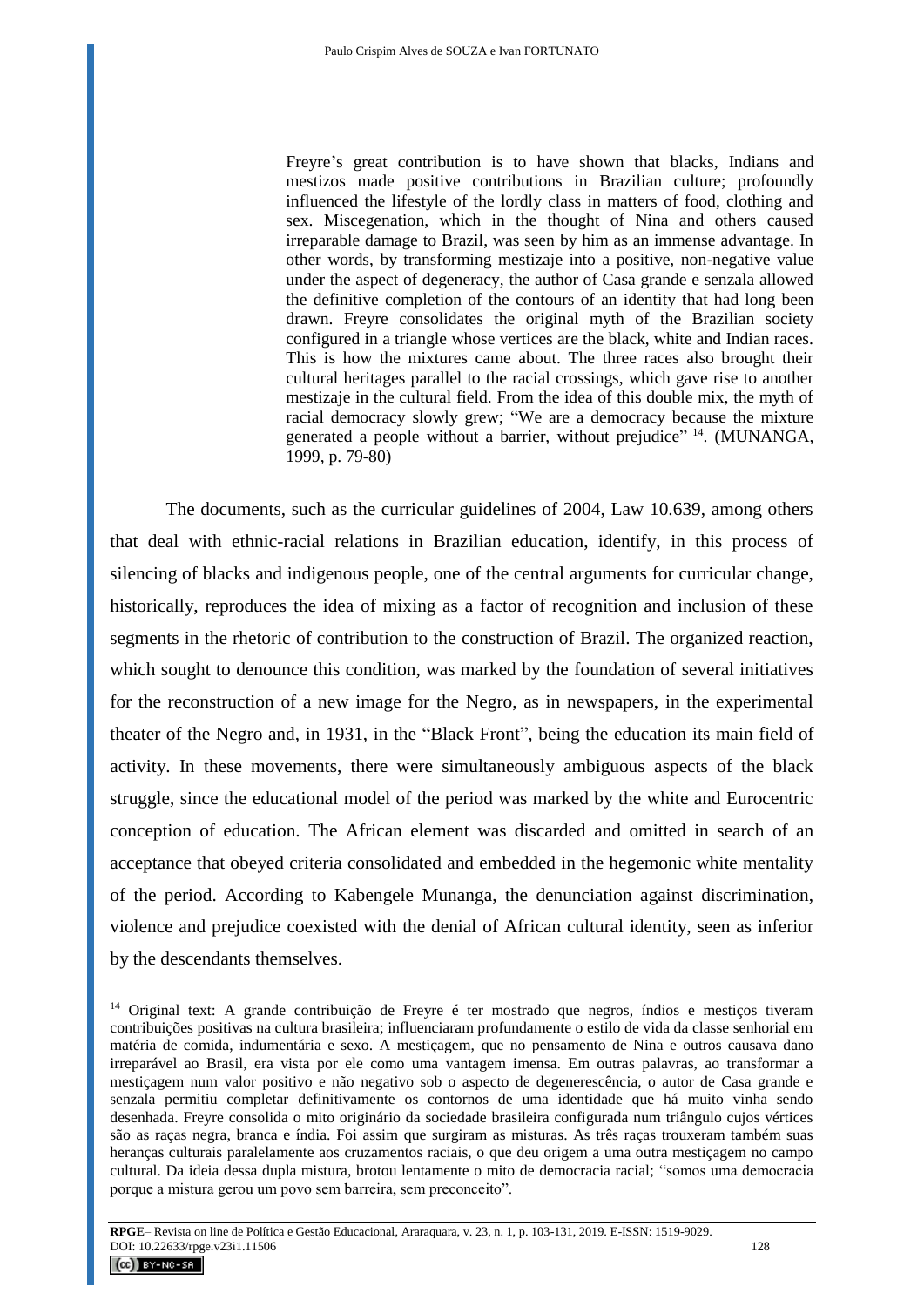The recovery of the African elements, the recognition of this heritage and the overcoming of the racial democracy myth are central arguments in the contemporary political struggle that arises in the disputes involving the construction of the BNCC. Identity, understood as a process negotiated and renegotiated by ideological and political disputes, according to the established context and power relations, becomes the driving force of the disputes around ethnic-racial issues and the Brazilian education system. In a context of disputes and conceptions that seek to diverge from the commercial consensus imputed to the national curricular model, the BNCC is the scene of disputes that defend the multifaceted and plural recognition of the Brazilian people and its right to memory and to multiple national identities. In this clipping, we can understand the importance of the founding myth and racial democracy as theoretical foundations that today seek to be deconstructed by the curricular guidelines that deal with ethnic-racial relations in the documents that organized Brazilian education historically and which, today, underpin the dispute and the discussions on the feasibility and relevance of a BNCC for the country.

In order to analyze the symbolic meanings present in the BNCC discourse, it becomes necessary to understand the field about curriculum. In spite of their disputes and disputes, ethnic-racial issues find their point of interest and search for centrality in the post-critical perspective of the curricular field in this proposal that intends to establish a national standard for the organization of Brazilian basic education. Understanding the history of the curriculum as a field of study, identifying the different perspectives, such as technicalist, critical and post-critical visions, is necessary for the understanding of ethnic-racial relations and the disputes for meanings that characterize this analytical gaze for the curricular field.

## **Final remarks**

As I went through the construction of the idea of a homogeneous and grandiose nation in the crossing of the nineteenth century to the XX in Brazil, as well as the trajectory of struggles and resistance on the part of the Brazilian blacks and Indians, I was able to perceive the importance and the presence of this debate that seeks deconstruct the founding myth and the myth of "Brazilian racial democracy" as a central condition for any educational project of national character. Shifting the rhetoric and the discourse of the field of tolerance and respect to the area of confrontation and conflict of narratives and ideas is fundamental to advancing in the construction of a more egalitarian and less violent society.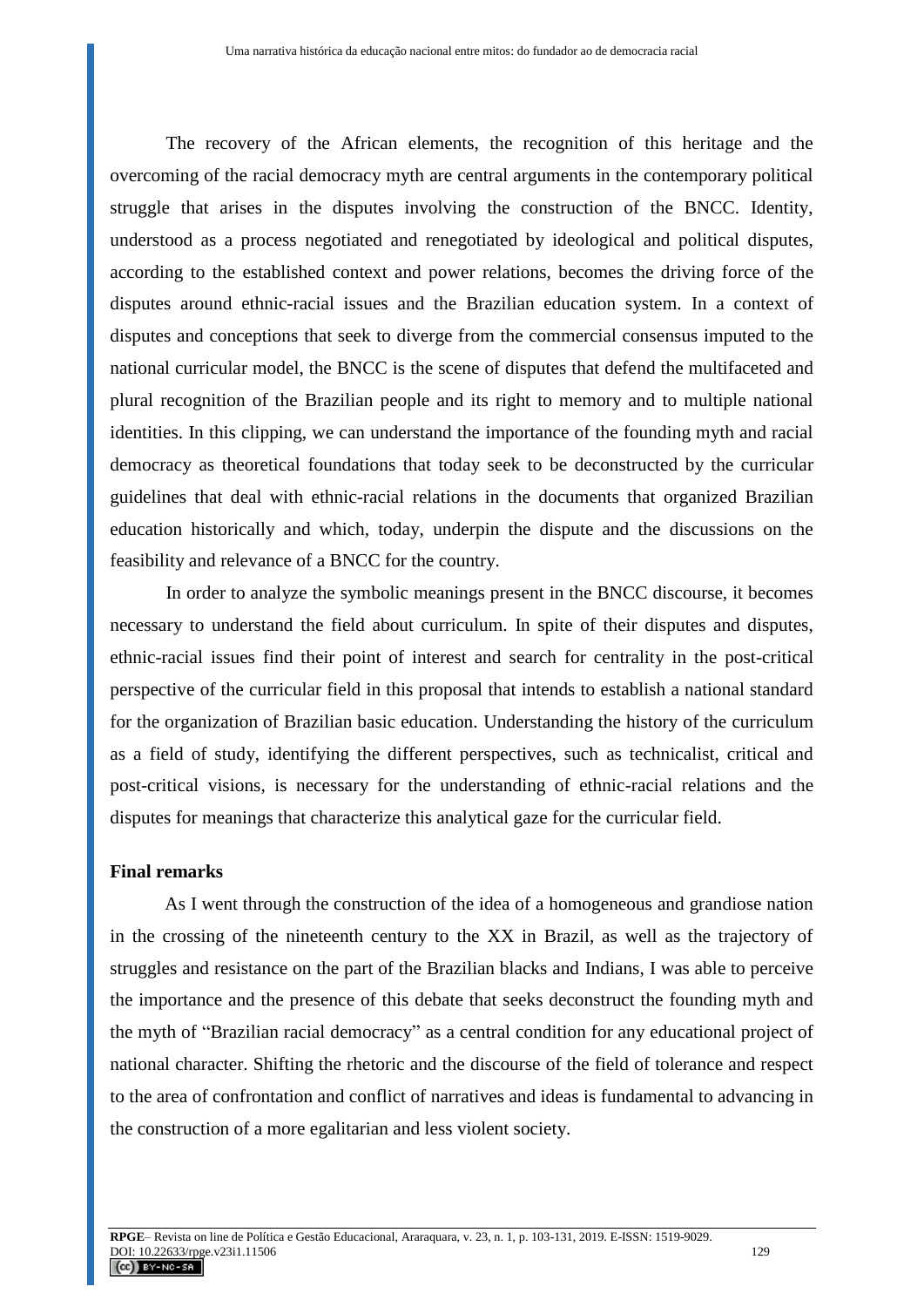This perverse Iberian Eurocentrism remains strong in the minds of the economic elites in the 21st century. Resistance against any compensatory policy for blacks and natives, which seeks to settle accounts for the past and present genocide and slavery, continues to be harshly reinforced in the legislature and in the large media corporations. In a way, the myth of "racial democracy" serves as an argument for excluding countervailing measures in the name of a meritocracy that treats dissimilar as similar. In Brazil, curricular policies must be conceived with the objective of guaranteeing the recognition of our differences, for the construction of a democratic pedagogical political project for the national education system.

Therefore, the conflict must be exposed not by rhetorical form, but with active and central participation of the groups that share and experience in their daily lives the historical silence, reinforced by the mythical narratives that characterize our history.

## **REFERENCES**

ALENCASTRO, Luiz Felipe de. **O trato dos viventes:** formação do Brasil no Atlântico Sul. São Paulo: Companhia das Letras, 2000.

AZEVEDO, Célia Maria Marinho de. **Onda negra, medo branco**: o negro no imaginário das elites, século XIX. Rio de Janeiro: Paz e Terra, 1987.

BARRETO, Tobias. **Dias e noites**. 7a. ed. Rio de Janeiro: Record; Brasília: INL, 1989.

BORGES, André; NOSSA, Leonêncio. Índios são atacados em conflito de terra no Maranhão. **O Estado de São Paulo**, São Paulo, maio, 2017. Caderno de Política. Disponível em: [https://goo.gl/9iuM56.](https://goo.gl/9iuM56) Acesso em: 15 maio 2017.

CARNEIRO, Edison. **O Quilombo dos Palmares**. São Paulo: Editora Martins Fontes, 2010.

CHAUÍ, Marilena. **Brasil**: mito fundador e sociedade autoritária. São Paulo: Editora Fundação Perseu Abramo, 2000.

CUNHA, Euclides. **Os sertões**. São Paulo: Editora Francisco Alves, 2000.

FAORO, Raymundo. **Os donos do poder**: formação do patronato político brasileiro. São Paulo: Publifolha, 2000.

FAUSTO, Boris. **História concisa do Brasil.** São Paulo: EDUSP, 2014.

FERNANDES, Florestan. **O significado do protesto negro**. São Paulo: Cortez, 1989.

FREYRE, Gilberto. **Casa grande e senzala**. São Paulo: Global Editora. 2005.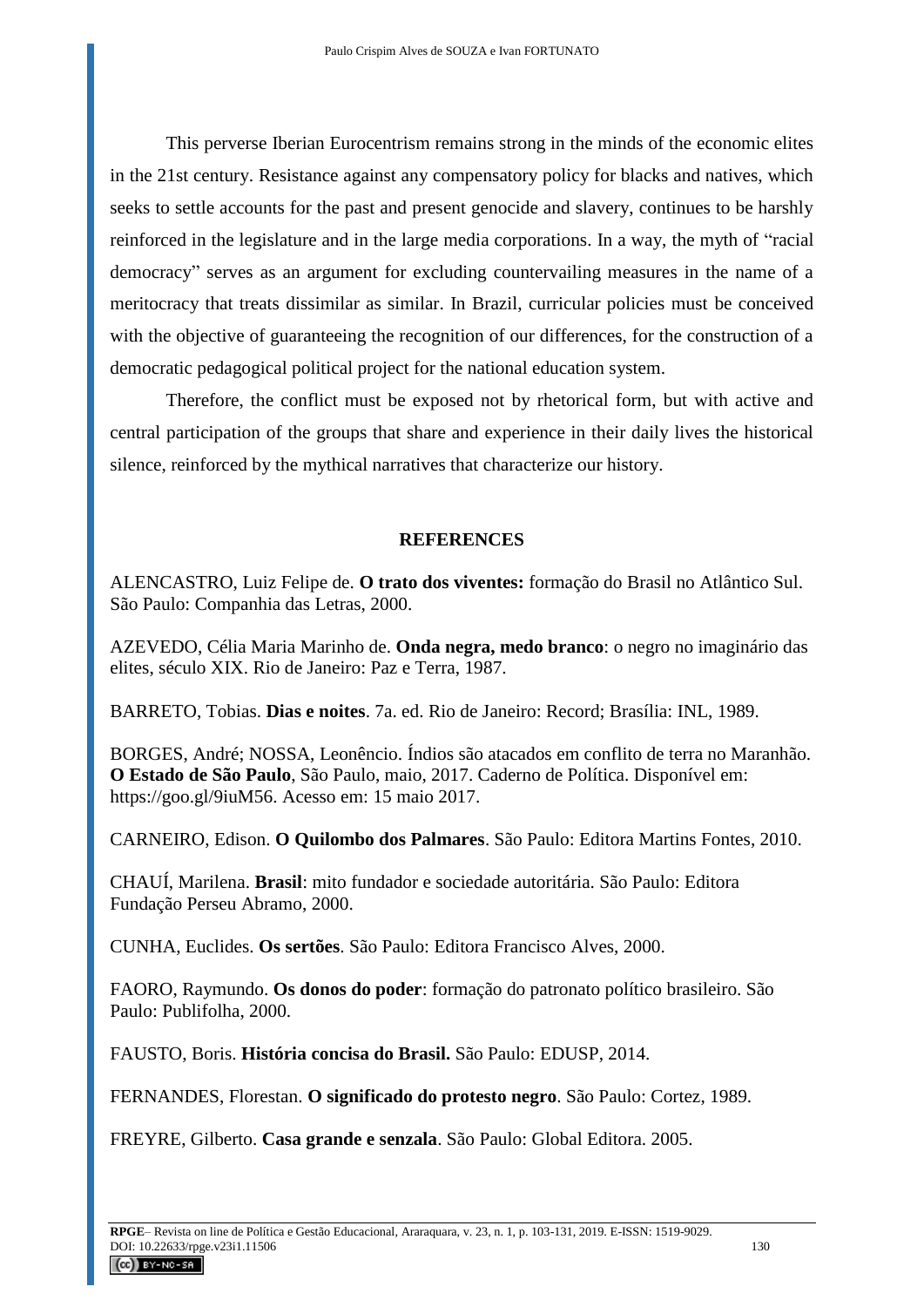GALEANO, Eduardo. **As veias abertas da América Latina**. Rio de Janeiro: Paz e terra, 1992.

GOMES, Nilma Lino. **A mulher negra que vi de perto**: o processo de construção da identidade racial de professoras negras. São Paulo: Mazza Edições, 1995.

MALACHIAS, Antônio Carlos; BENTO, Maria Aparecida da Silva; SILVA, Mário Rogério. **Políticas públicas de promoção da igualdade racial/organização.** São Paulo, SP: CEERT, 2010.

MOURA, Clóvis. **Sociologia do negro brasileiro**. São Paulo: Ática, 1988.

MUNANGA, Kabengele. **Rediscutindo a mestiçagem no Brasil**: identidade nacional versus identidade negra. Petrópolis: Editora Vozes, 1999.

MUNANGA, Kabengele. Educação e diversidade cultural. **Cadernos PENESB,** Periódico do Programa de Educação sobre o Negro na Sociedade Brasileira, Rio de Janeiro, n. 10, 2008.

NASCIMENTO, Abdias do. **O genocídio do negro brasileiro**: processo de um racismo mascarado. Rio de Janeiro: Paz e Terra, 1978.

NASCIMENTO, Abdias do. **O negro revoltado**. 2. ed. Rio de Janeiro: Nova Fronteira, 1982.

OLIVEIRA, João Pacheco. **Muita terra para pouco índio**? Uma introdução (crítica) ao indigenismo e a atualização do preconceito. Editora do MEC, Brasília, 1995.

PELEGRINI, Marcelo. Violência: Brasil mata 82 jovens por dia. **Revista Carta Capital**, São Paulo, 4 dez. 2012. Disponível em: [https://goo.gl/xSo5LK.](https://goo.gl/xSo5LK) Acesso em: 15 maio 2017.

RIBEIRO, Darcy. **O povo brasileiro:** a formação e o sentido do Brasil. São Paulo, SP: Companhia das letras, 1995.

RODRIGUES, Raimundo Nina. **Os africanos no Brasil**. São Paulo: Editora Madras, 2008.

SANTOS, Gersem (Baniwa). **O índio brasileiro**: o que você precisa saber sobre os povos indígenas no Brasil de hoje. Brasília: Ministério da Educação, Secretaria de Educação Continuada, Alfabetização e Diversidade; LACED/Museu Nacional, 2006.

SCHWARCZ, Lilia Moritz. **O espetáculo das raças**: cientistas, instituições e questão racial no Brasil (1870-1930). São Paulo: Companhia das Letras, 1993.

SCHWARCZ, Lilia Moritz; STARLING, Heloisa Murgel. **Brasil**: uma biografia. São Paulo: Companhia das Letras, 2015.

SILVA, Petronilha Beatriz Gonçalves e. Aprender, ensinar e relações étnico-raciais no Brasil. **Revista Eletrônica PUC-RS**, Porto Alegre, v. 3, n. 63, p. 489-506, 2007.

SKIDMORE, Thomas E. **Preto no branco**: raça e nacionalidade no pensamento brasileiro. Rio de Janeiro: Paz e Terra, 1976.